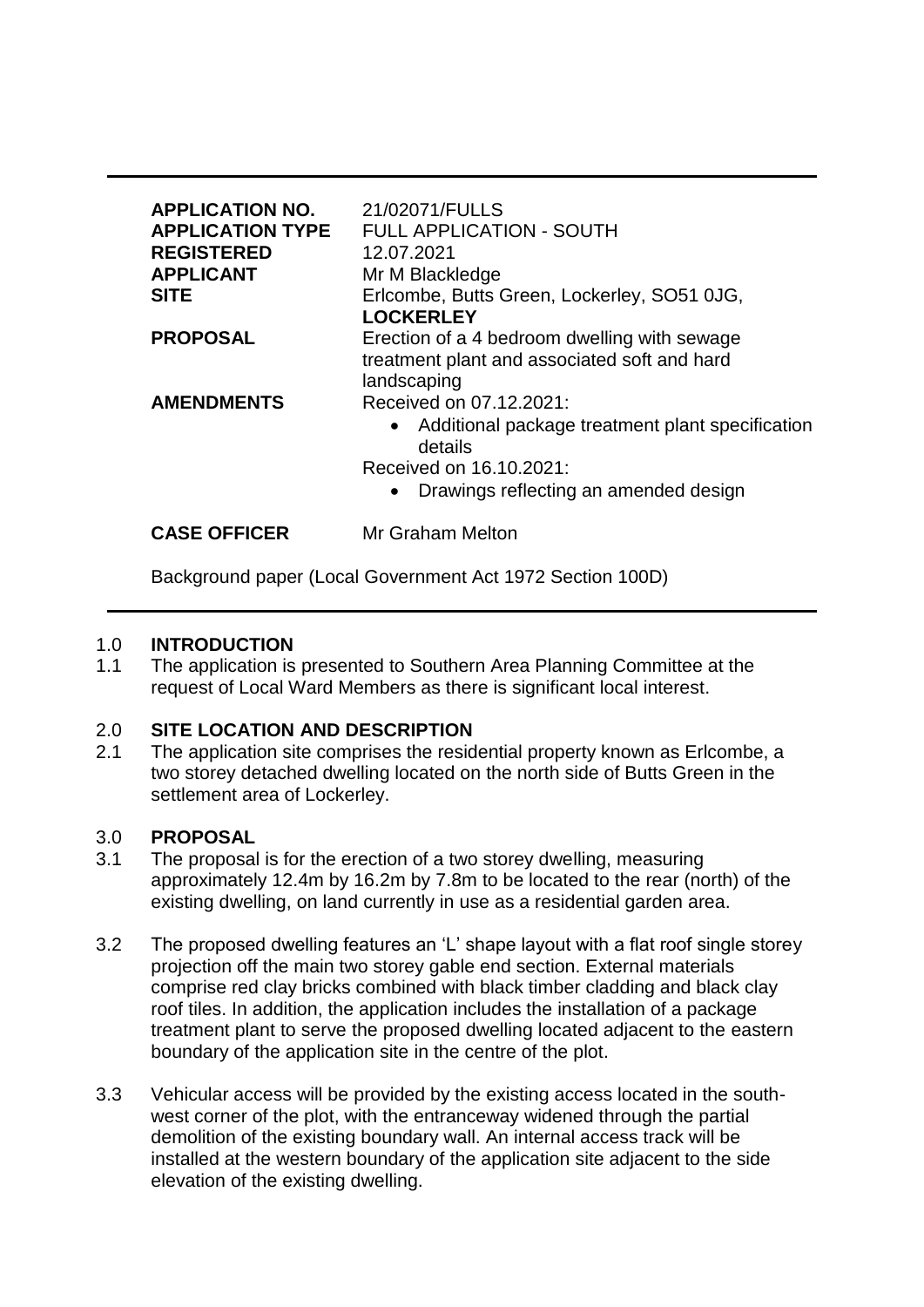# 4.0 **HISTORY**

- 4.1 **APP/C1760/W/21/3274523**  Planning appeal against the refusal of application reference 20/02071/FULLS (listed at paragraph 4.2). *Appeal dismissed, decision issued on 19th October 2021.*
	- This appeal decision is attached to this report as **Appendix A**
- 4.2 **20/02071/FULLS**  Erection of two, three bedroom detached dwellings with detached garages and associated hard and soft landscaping, and installation of package treatment plant. *Application refused on the 29th January 2021 for the following reasons:*
	- *1. The proposed development would not deliver adequate living conditions with regard to privacy, daylight and sunlight provision for the proposed dwellings. Consequently, the proposed scheme does not sufficiently provide for the amenity of potential future occupants and therefore, the application is contrary to Policies COM2 and LHW4 of the Test Valley Borough Revised Local Plan (2016).*
	- *2. In the absence of a legal agreement to secure and monitor the proposed mitigation measures enabling the achievement of nitrate neutrality, the proposed development by means of it nature, location and scale could have likely significant effects upon the nearby Solent and Southampton Water European Designated Site which is designated for its conservation importance. Consequently, the application has failed to satisfy the Council that the proposal would not adversely affect the special interest of the Solent and Southampton Water European Designated Site, therefore the application is contrary to Policies COM2 and E5 of the adopted Test Valley Borough Revised Local Plan (2016) and the Conservation of Habitats and Species Regulations 2017 (as amended).*
- 4.3 **19/02418/FULLS**  Erection of two, three bedroom detached dwellings with detached double garages, associated landscaping and sewage treatment plants. *Application withdrawn on 7th November 2019.*

#### 5.0 **CONSULTATIONS**

- 5.1 **Archaeology**  No comment.
- 5.2 **Ecology**  No objection subject to conditions.
- 5.3 **Environmental Protection**  No objection subject to conditions.
- 5.4 **Highways**  No objection.
- 5.5 **Natural England**  No objection subject to the securing of mitigation.
- 5.6 **Trees**  No objection subject to condition.
- 5.7 **Refuse**  No objection.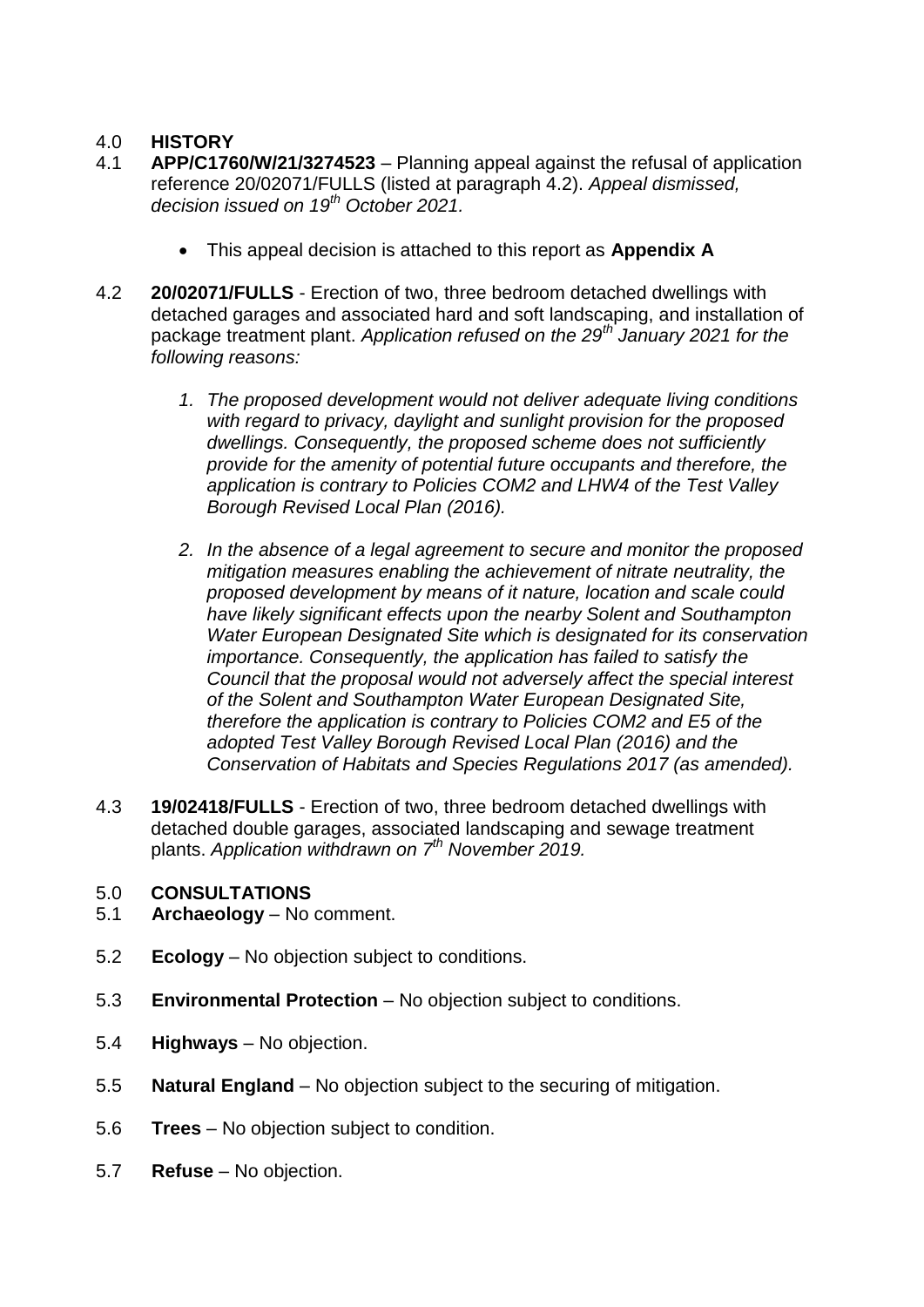## 6.0 **REPRESENTATIONS** Expired 08.02.2022

### 6.1 **Lockerley Parish Council** – Objection (summarised).

#### Impact on the character and appearance of the area

- The site is not suitable on grounds of the proposed large footprint and position in relation to the existing dwelling, the poor access to the rear around the side, the tapering of the application site
- The proposed development is overbearing, constitutes overdevelopment, and in no way reflects the character of the area
- Consider that the proposal is to be highly detrimental to the surrounding area and landscape character, constitutes overdevelopment
- Any mitigation to prevent overlooking would be so contrived that the design would also be poor

#### Impact on the amenity of neighbouring property

- The proposed dwelling would be overlooked by the many windows of adjoining properties at Tyndale, Bowmans and Crispins, proposal does not consider the amenity of the existing dwellings
- This would result in a poor level of privacy for the new dwelling and existing homes
- No proposed mitigation is provided and in any case would further reduce sunlight and daylight to the proposed dwelling
- Loss of amenity due to negative impact on outlook, noise and light from vehicle movements, moving bins, smell from bins, loss of light to the garden are all unacceptable
- The proposed dwelling has a large footprint and the extensive single storey extension will be positioned adjacent to the boundary with Bowmans and project 1.2m higher than the boundary fence
- Proposed development is overbearing, would extend halfway along the rear boundary with Bowmans and a considerable length of the border with Crispins
- The outlook from neighbouring properties would be reduced to a blank single side wall showing an extensive flat roof; a blank side wall and gable end; a parking/turning area, a side door both just over the rear fence
- Chimney will project over the gable line at the far end

#### **Highways**

- The proposed access arrangements for vehicles are entirely unsatisfactory and unsafe
- The proposed internal access track is unsafe and the reduction of the front driveway will result in inadequate parking for the 6 vehicles already onsite
- The proposed widening of the driveway from the road would impinge on the white safety line from the junction, surprising that the Highways officer has no adverse comments
- Parking plan woefully inadequate and does not accommodate for visitors, delivery drivers and will result in vehicles reversing onto the road next to a dangerous junction, very unsafe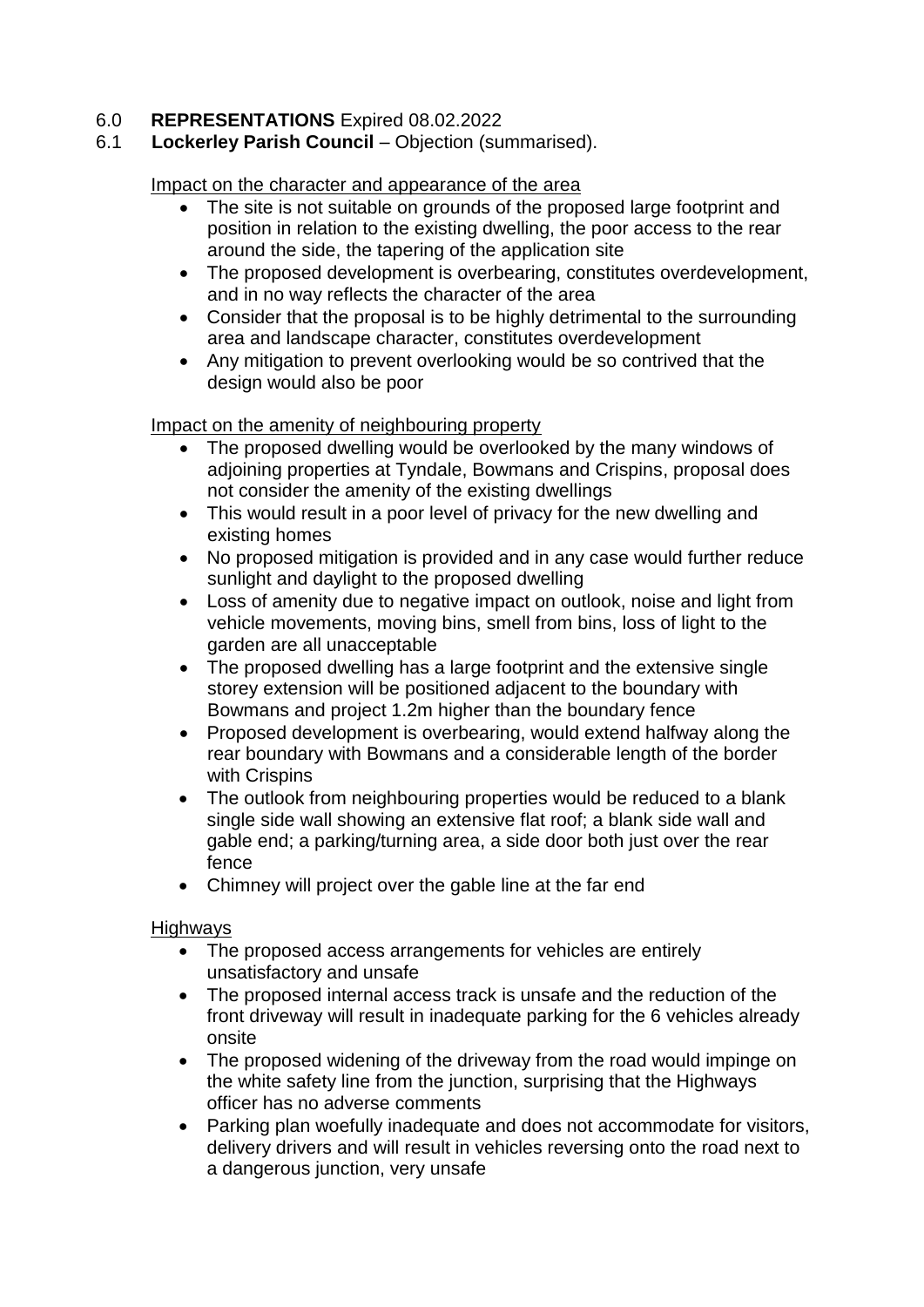## Other Matters

 If the application is to be decided at planning committee, request that the Parish Council is notified as they wish to speak at the meeting

### 6.2 **7 letters in total from various addresses** – Objection (summarised).

### Principle of development

 Despite being within Lockerley's settlement boundary, consider that the application site is not suitable for back land development because of its tapering shape and position/footprint of the existing dwelling

### Impact on the character and appearance of the area

- Area is characterised by buildings built in a linear and generally lowdensity fashion around village greens, consider the proposal to constitute considerable overdevelopment when compared with the immediate area
- Submitted density drawing conveniently does not undertake a calculation for Crispins
- Backfill of this nature does not reflect the character of the area
- The black stained cladding is not in keeping with buildings nearby
- The proposal would result in the loss of a significant area of private green space to be replaced with a high proportion of hard landscaping in close proximity to neighbouring properties
- Adequate space between the proposal and neighbouring properties has not been retained to echo and protect the local character

## Impact on the amenity of residential property

- Far too close to neighbouring properties, no consideration for the privacy and amenity of existing residents on the western boundary of the application site
- Internal access track is too close to the retained garden area serving the existing dwelling
- Users of the internal access track approaching the proposed dwelling will be able to look in the upper windows of neighbouring properties resulting in a considerable loss of privacy
- Amended arrangement will result in direct line of sight between first floor windows of neighbouring dwellings and the patio doors and garden area of the proposed dwelling, resulting in poor level of privacy
- Planting of trees on the boundary will not be suitable due to overshadowing, neighbours will not be able to control height they grow to
- Recent newspaper articles outlines guidance for new dwellings to be located 20m away from existing properties, proposal will be just 10m away from Crispins and 8m away from Bowmans
- Proposal will have a negative impact on the outlook from several neighbouring properties, particularly Bowmans and Crispins
- The amended design results in the two storey section of the proposed dwelling being located closer to the boundaries with neighbouring property, thus be more overbearing and increase loss of outlook and amenity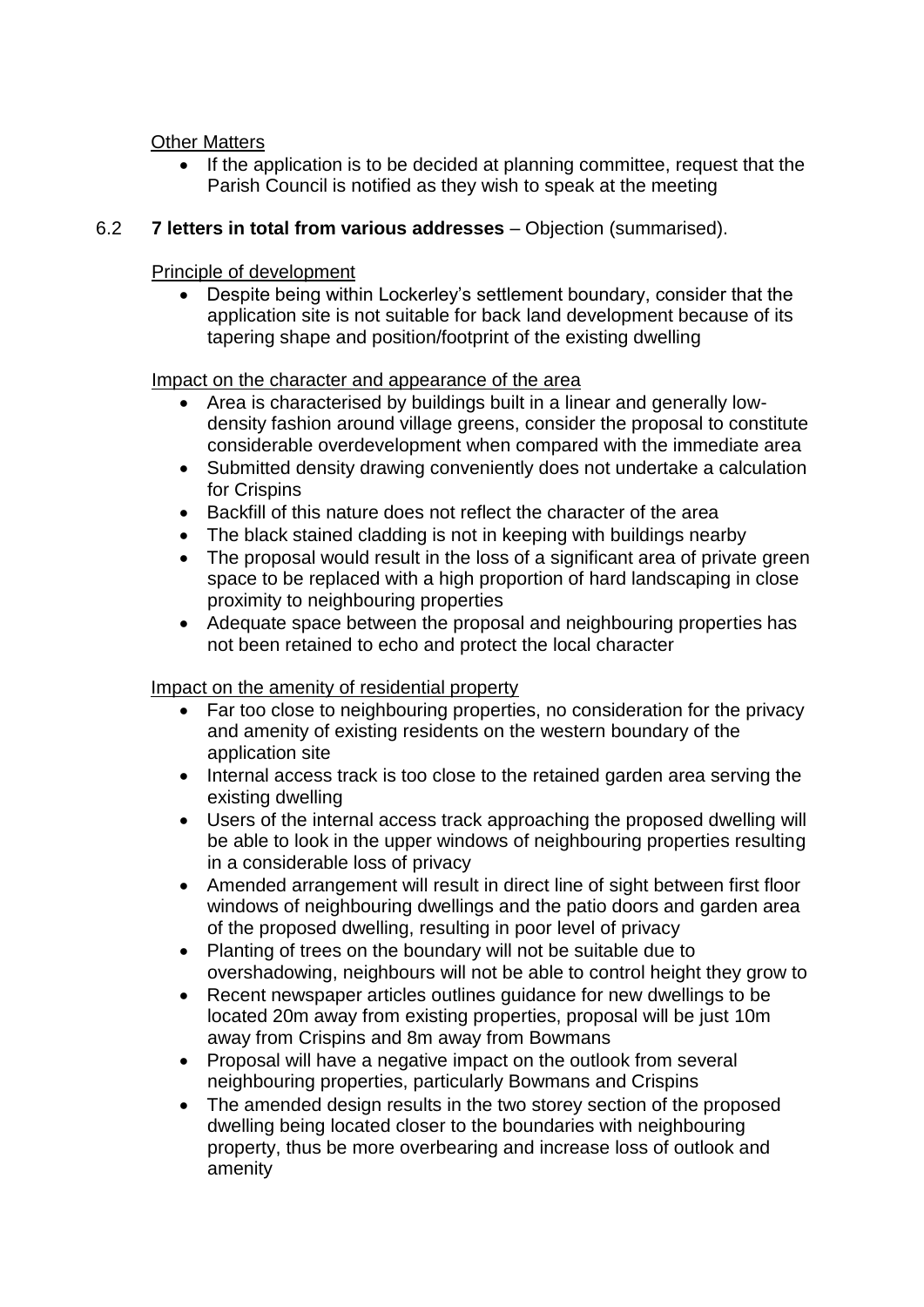- Proposal will only be 5.6m away from the boundary with Crispins, adversely impacting the amenity of the kitchen/garden area of Crispins
- The proposed single storey part of the dwelling will be just 2m away from the rear garden boundary with Bowmans and Crispins, extending approximately 7m along the boundary with Bowmans and 9m away from the boundary of Crispins
- The proposal would be 1.2m higher than the boundary fence completely overshadowing and dominating neighbouring gardens
- Outlook would change from pleasant garden to blank two storey wall, chimney, extensive single storey flat roof projection with light wells
- Whatever the submitted shadow diagrams do or do not demonstrate, the scale and proximity of the proposed dwelling will inevitably lead to the feeling of loss of light, space and privacy that is currently enjoyed in residential gardens
- Noise considerable noise disturbance due to vehicle movements in close proximity to boundary with neighbouring properties
- Light the current dark skies will be significantly diminished by light pollution from the occupation of the proposed dwelling with headlights from vehicles impinging neighbouring properties
- Cannot think of another property in Lockerley positioned so close to boundaries with neighbouring dwellings
- Additional concern that once proposed development is completed, future occupants may seek to build a second storey above
- Proposal does not include any garaging so amenity and outlook further diminished by additional car parking

## **Highways**

- Currently there are six vehicles in use for the existing dwelling Erlcombe
- It is not clear where vehicles for the proposed dwelling will park given the reconfiguration of the existing drive and front garden, proposal will increase the risk of a serious accident at an already dangerous junction
- Vehicles are likely to park on Butts Green, where parking is not intended to be long term or overnight
- The proposed development could result in three more vehicles and a significant number of vehicle movements all using a private shared drive with two 90 degree doglegs and will be awkward for delivery vehicles, vans
- If turning circles are occupied, then vehicles will have to reverse out onto busy junction
- Additional vehicle movements near a busy junction
- Council parking standards do not account for the local characteristics of Lockerley, the absence of public transport and remoteness from services results in increased car ownership levels

## **Ecology**

 Currently the application site provides an environment for bats, at least two species of woodpecker and many other birds in addition to mayfly dances in the right season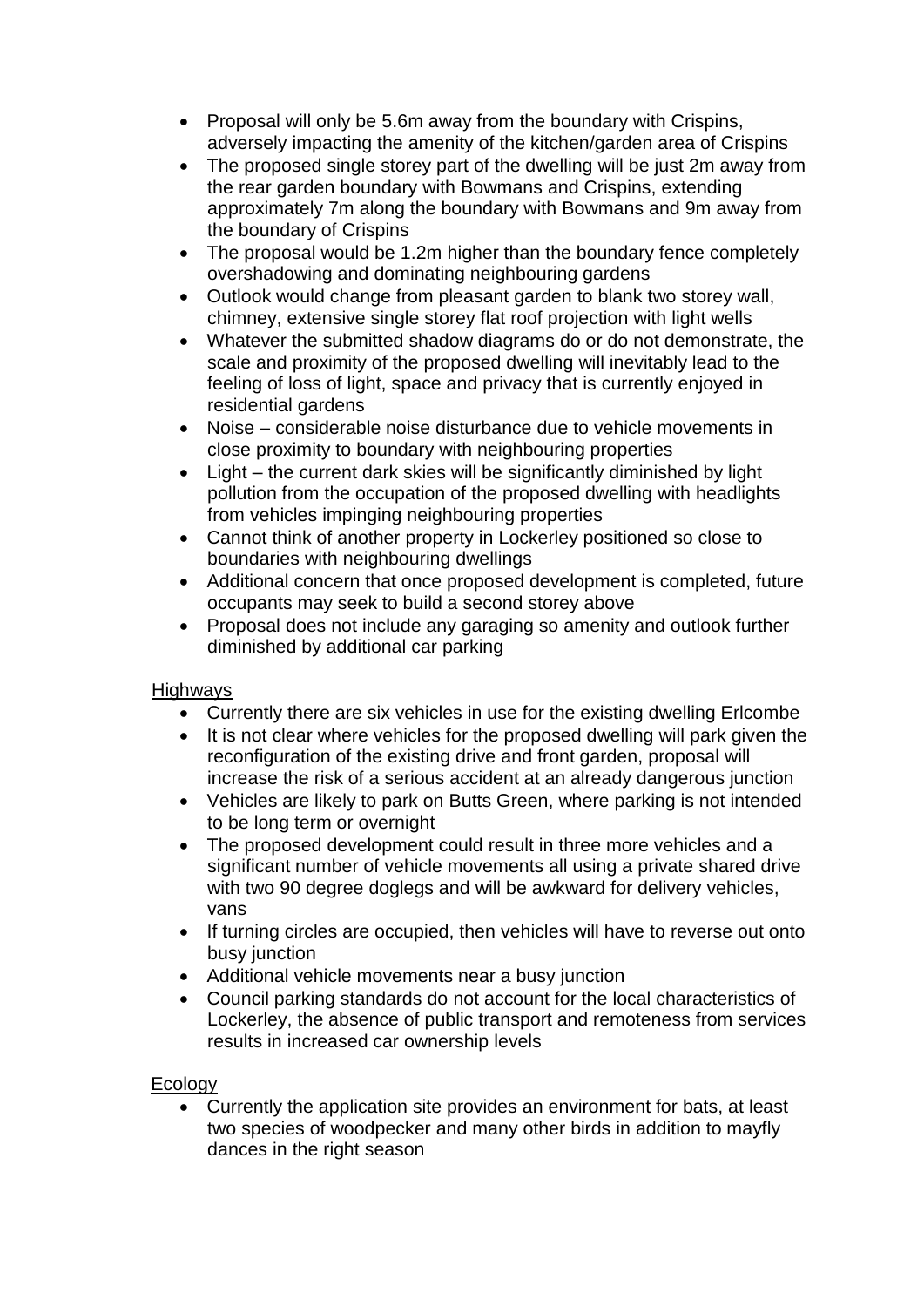- The proposal and resulting light pollution will disrupt the flight path of bats
- The proposal would result in the felling of ten trees in addition to the trees already felled in the recent past
- The submitted information suggests that the mature vegetation to be of low value, but it provides a valuable nesting site and refuge for birds
- Given the small green space to be retained, it is difficult to see how the proposal cannot be anything but highly detrimental to local wildlife and biodiversity
- While nitrate levels can be accommodated, phosphates are also a concern

## Water Management

- The application site is not in a flood zone, but is very close to the boundary of it
- With no mains drainage the additional discharge from the proposed package treatment plant will increase risk

## Impact on the general amenity of the area

- The proposed package treatment plant appears complex to operate and it is questioned whether occupants will perform the necessary maintenance
- Not clear where the associated infrastructure for the package treatment plant is to be situated. Such equipment can cause background noise and disturb residents
- The tight access arrangement will not accommodate tankers required to service package treatment plants

## Community safety

• Proposed development is located far too close to the adjoining school playground, raising safeguarding issues

## Other matters

 Design and access statement incorrectly asserts that there were no objections to the previous application

## 7.0 **POLICY**

## 7.1 Government Guidance

National Planning Policy Framework (NPPF) National Planning Practice Guidance (NPPG)

## 7.2 Test Valley Borough Revised Local Plan (2016) (TVBRLP)

Policy SD1: Presumption in Favour of Sustainable Development Policy COM2: Settlement Hierarchy Policy E1: High Quality Development in the Borough Policy E2: Protect, Conserve and Enhance the Landscape Character of the Borough Policy E5: Biodiversity Policy E7: Water Management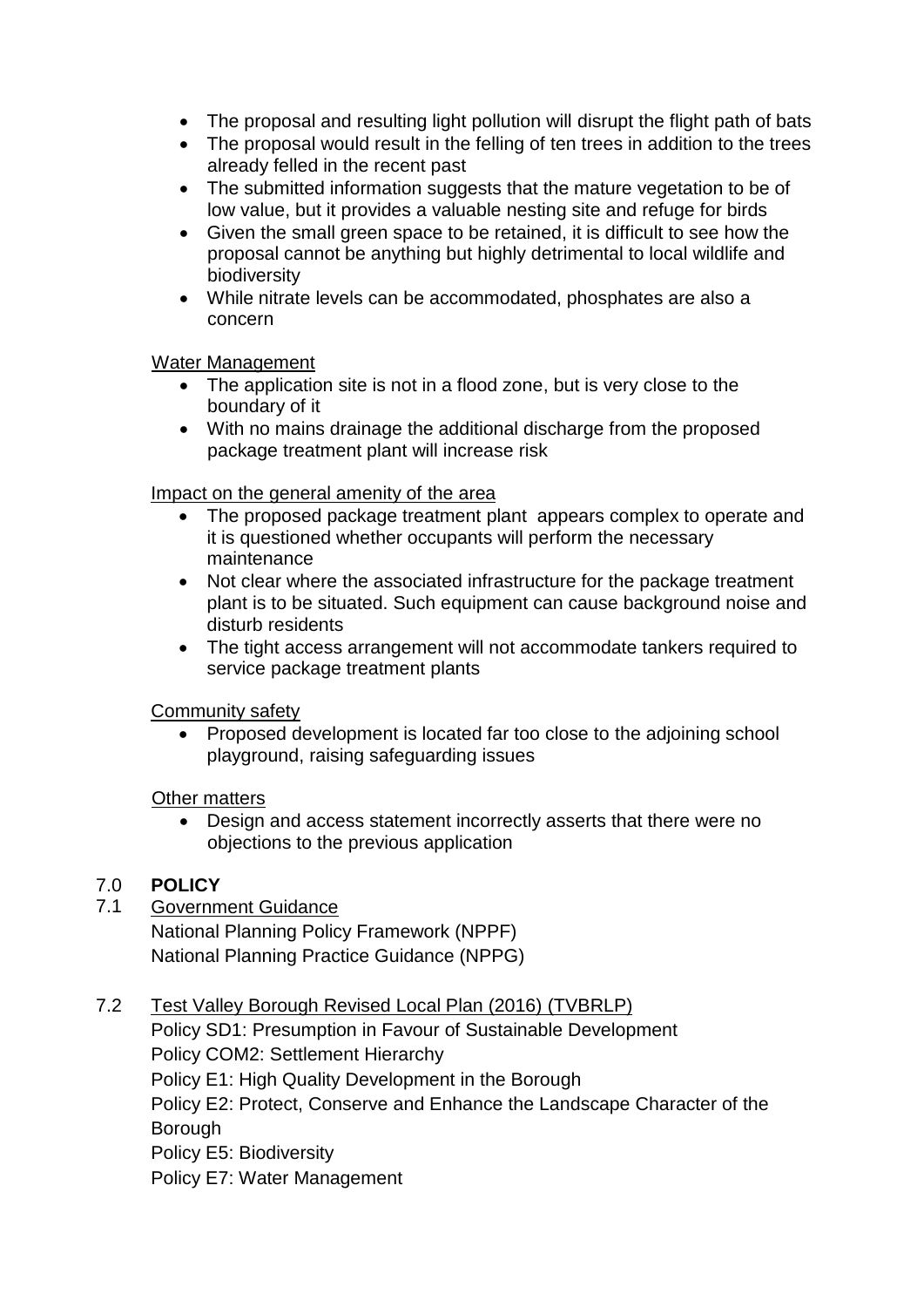Policy E8: Pollution Policy E9: Heritage Policy LHW4: Amenity Policy T1: Managing Movement Policy T2: Parking Standards Policy CS1: Community Safety

## 8.0 **PLANNING CONSIDERATIONS**

- 8.1 The main planning considerations are:
	- Principle of development
	- Impact on the character and appearance of the area
	- Impact on the amenity of residential properties
	- Highways
	- Ecology
	- Water Management
	- Impact on the general amenity of the area
	- Heritage
	- Community Safety
	- Other Matters

### 8.2 **Principle of development**

The application site lies within the settlement boundary of Lockerley as designated by the Inset Maps of the TVBRLP and therefore, the principle of development for additional dwellings is acceptable in this location. However, this provision is subject to compliance with the other relevant policies of the TVBRLP and this assessment is set out below.

8.3 Third party representations have raised concern that although the application site is located within the settlement boundary of Lockerley, the characteristics of the application site make its development unacceptable. However, this is not an issue relating to the principle of development but the impact of the proposal on the character and appearance of the area. An assessment of this material consideration is undertaken below.

#### 8.4 **Impact on the character and appearance of the area**

Butts Green is located to the south of the application site and provides the main public vantage point of the plot, although views are limited to the frontage of the existing property Erlcombe, with the rear residential garden area where the proposed dwelling will be located is predominantly screened by the host property itself.

8.5 The proposed scheme will result in the widening of the existing vehicular access and thereby enabling a wider view of the existing dwelling which comprises a traditionally designed property, similar to the character of other neighbouring dwellings in form and materials. With regard to the proposed extension of the existing driveway area, this will be set back from the public highway and partially obscured by the front (south) boundary wall. Therefore, it is not considered that the proposed alterations to the existing property frontage will result in any materially significant visual detriment to the existing street scene.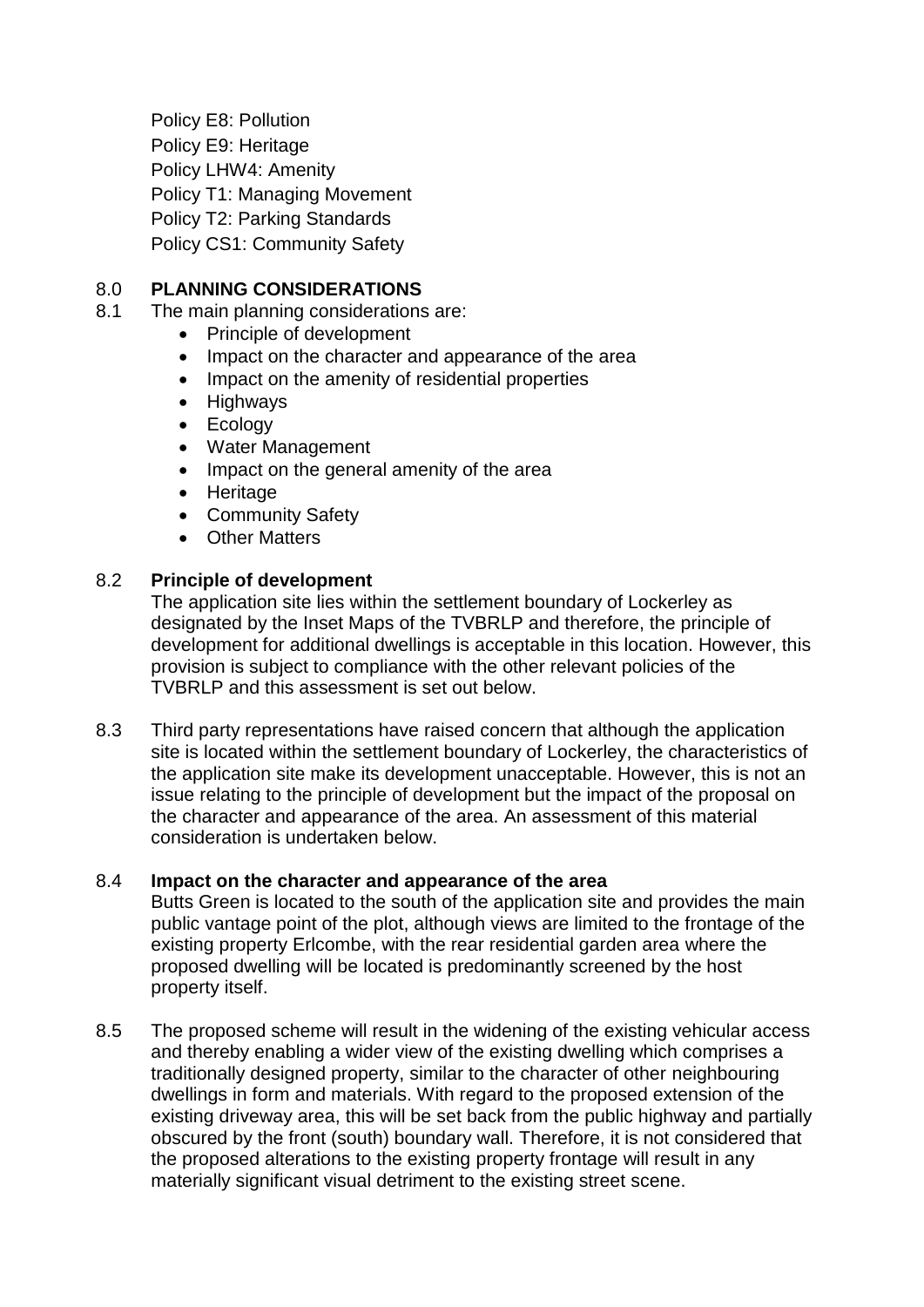- 8.6 In relation to the appearance of the proposed dwelling itself, the proposed design comprises a two storey gable end section on an east to west axis with a single storey flat roof rear (south) projection. External materials include a combination of red brickwork and black timber cladding treatment for the walls and clay roof tiles. It is considered that this design approach reflects the traditional style of the existing settlement character with a number of neighbouring dwellings comprising similar materials and features. However, it is acknowledged that the use of black timber cladding is not replicated on the existing dwellings, but given that its appearance will be obscured from the public realm by the existing property, it is not considered that there will be any materially significant resultant impact on the character of the area. To ensure that the final specification of materials is of an appropriate quality, a condition has been imposed securing the submission of material samples for approval (condition no.6).
- 8.7 With regard to the size of the available plot space, the submitted site plan demonstrates an area of approximately 740sqm will be allocated for the proposed dwelling and this is similar to the plots of Bowmans and Tyndale to the west. Although it is acknowledged that there is a tapering of the plot when progressing towards the rear (north) boundary, the proposed development has been designed to fit with the characteristics of the application site. As a result, it is not considered that the proposal represents overdevelopment or is uncharacteristic of the wider settlement area.
- 8.8 Following the assessment undertaken above, it is considered that the proposed dwelling will respect, integrate and complement the settlement character of the area and as such, the application is in accordance with Policy E1 of the TVBRLP.

#### 8.9 Arboriculture

In support of the proposed development an arboricultural impact assessment was submitted. This information demonstrates that the proposed scheme can be implemented without the loss of any of the existing mature trees onsite that provide a degree of public amenity value. The report also confirms that the Cedar tree located on the front (south) boundary of the application site will be retained.

8.10 With regard to the mature trees located offsite but in close proximity to the boundaries of the plot, sufficient distance has been retained between the trees and the proposed development to ensure that their future retention is not unduly prejudiced. To prevent the potential for any accidental damage to arise during the associated construction phase, the implementation of the recommended protection measures have been secured through the imposition conditions (condition no's 3 and 4). Therefore, it is considered that the proposal would have protected key landscape features and as such, the application is in accordance with Policy E2 of the TVBRLP.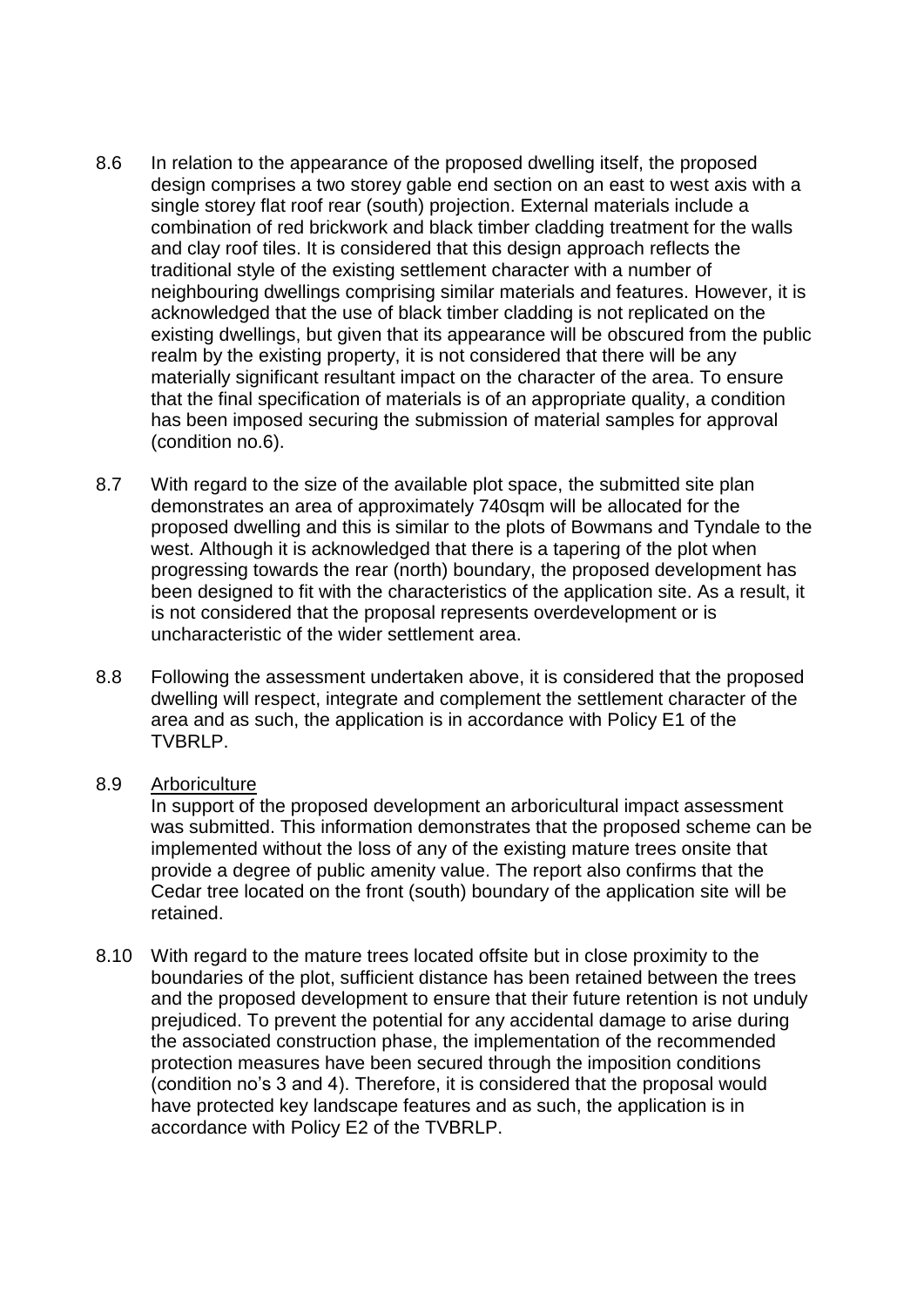## 8.11 **Impact on the amenity of residential properties**

### Planning history

Previously, the application site was subject to a proposal for two additional dwellings submitted under application reference 20/01723/FULLS ( as referenced in paragraph 4.2). This application was subsequently refused with the first reason for refusal identifying that the scheme failed to provide for the amenity of occupants of both the proposed dwellings and neighbouring properties. This reason for refusal is set out in full at paragraph 4.2 of this report.

- 8.12 Following the refusal of the previous planning application, an appeal was lodged (paragraph 4.1) and subsequently dismissed by the Planning Inspector. For ease of reference this appeal decision is attached at **Appendix A.** In dismissing the appeal the Inspector concluded that the orientation of the proposed dwellings with the front elevation facing towards the western boundary, in conjunction with the close proximity to the neighbouring properties of Tyndale, Bowmans and Crispins resulted in a poor level of privacy for the occupants of the proposed dwellings. In forming this judgement, the Inspector recognised the addition of louvres to the affected windows of the proposed dwellings but concluded that these features would result in poor living conditions for the internal rooms affected.
- 8.13 With regard to the provision of private garden space, the Inspector concluded the potential shadowing impact from the mature offsite trees on the eastern boundary with the adjoining school had not been accounted for within the applicant's submission, and that in the context of the garden spaces allocated would result in an unacceptable level of daylight and sunlight provision. Consequently, the Inspector concluded that the previous scheme for two additional dwellings was contrary to Policy LHW4 of the TVBRLP.

#### 8.14 Current proposal

By comparison, the current proposal is limited to one additional dwelling and therefore is materially different to the previously dismissed appeal scheme. The reduction from two to one dwelling enables the allocation of greater private garden space for potential future occupants. In contrast to the previously dismissed appeal scheme the proposed development is orientated with the front elevation facing the rear (north) elevation of Erlcombe, rather than previous arrangement facing towards the western boundary and the adjoining neighbouring properties. Consequently, it is necessary to undertake a new assessment of the current proposal against the criteria of Policy LHW4 and this is undertaken below.

8.15 Policy LHW4 seeks to ensure that any development provides for the amenity of existing and proposed dwellings stating:

*Development will be permitted provided that:*

*a) it provides for the privacy and amenity of its occupants and those of neighbouring properties;*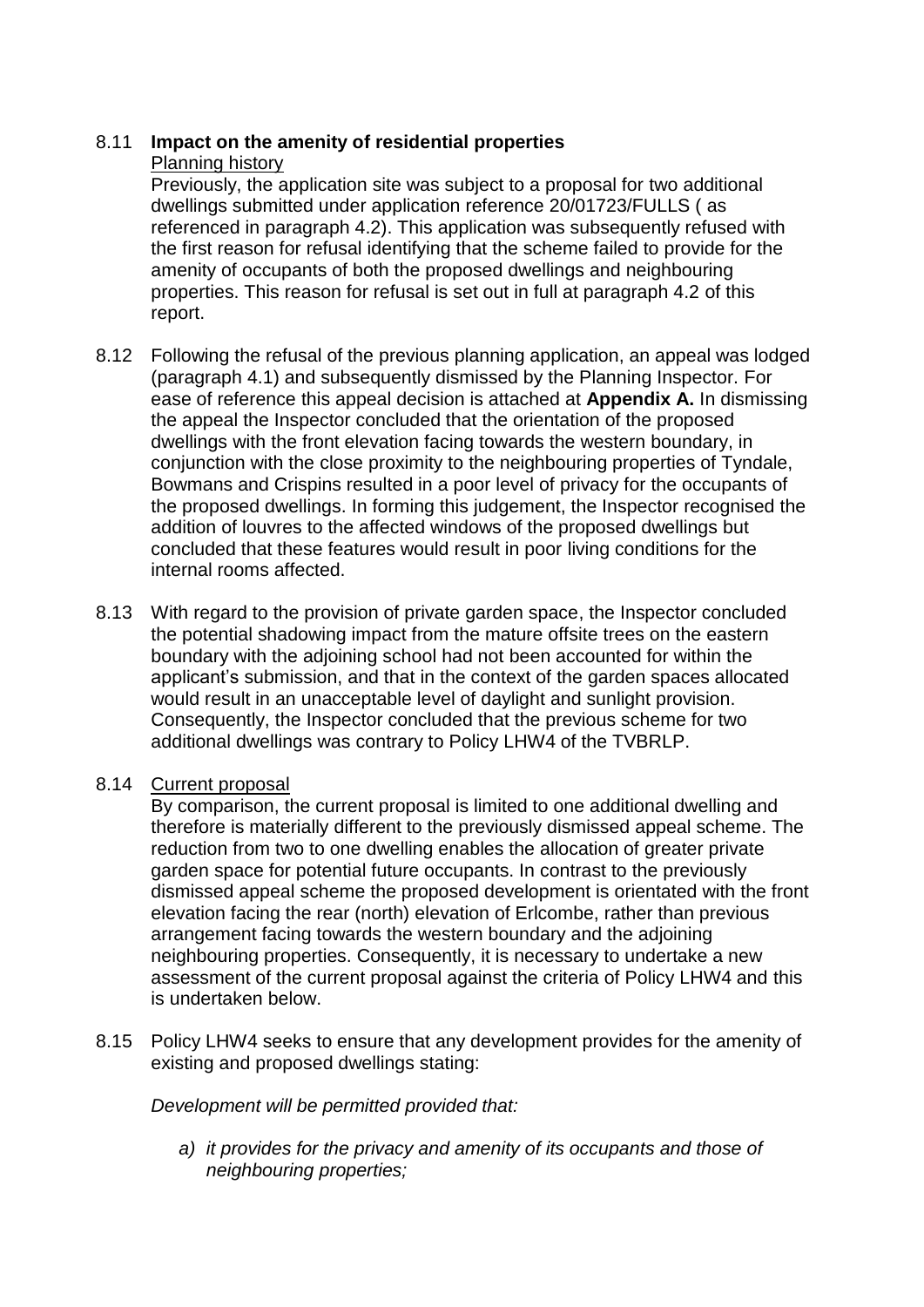- *b) in the case of residential developments it provides for private open space in the form of gardens or communal open space which are appropriate for the needs of residents; and*
- *c) it does not reduce the levels of daylight and sunlight reaching new and existing properties or private open space to below acceptable levels*

#### 8.16 *Privacy*

As aforementioned, the front (south) elevation of the proposed dwelling will face the corresponding rear (north) elevation of the existing property Erlcombe. The intervening distance between the fenestration in the front (south) elevation and the boundary wall demarcating the retained garden area serving Erlcombe will be in excess of 14m, with a separation distance in excess of 25m to the nearest part of the existing dwellinghouse. As a result of these separation distances and in conjunction with the screening to be provided by the boundary treatment, it is not considered that there will be any adverse overlooking of Erlcombe. The neighbouring property known as the School House adjoins Erlcombe to the east, but given a similar separation distance to the proposed development and the additional oblique angle, it is not considered that there will be any materially significant loss of privacy.

- 8.17 With regard to the potential impact from the windows present on the front (south) elevation and the neighbouring dwellings to the west, given the oblique angle required to obtain views in this direction, it is not considered that there will be any direct overlooking of the neighbouring properties. In addition, the submitted plans include the provision of louvres on the first floor windows located at the western end of the elevation and these features will further limit the possibility of clear views. As the windows affected only serve a landing area rather than primary living space such as bedrooms, then it is considered that there will not be any subsequent impact on the living conditions of the proposed dwelling arising from the addition of louvres. A condition has been imposed to ensure the implementation of this feature (no.14).
- 8.18 The proposed side (west) elevation of the main two storey section of the proposed dwelling does not contain any windows at either ground or first floor and therefore, it is not considered that there will be any resulting impact on the privacy of neighbouring property. The side (west) elevation of the rear (north) projection does contain a series of patio doors, but it is considered that the retention of the existing boundary fence will ensure that there is no direct overlooking of the adjoining dwellings. It is acknowledged that third party representations have also raised concern in relation to the potential mutual overlooking from the first floor windows in the rear (west) elevation of the neighbouring dwellings and the patio doors and this section of the private garden area serving the proposed development. However, it was apparent from the site visit undertaken that this part of the application site is currently subject to a high degree of mutual overlooking from the first floor windows of the neighbouring property. As a result, it is not considered that the proposed scheme will materially alter the existing level of privacy that is already characterised by a high degree of mutual overlooking.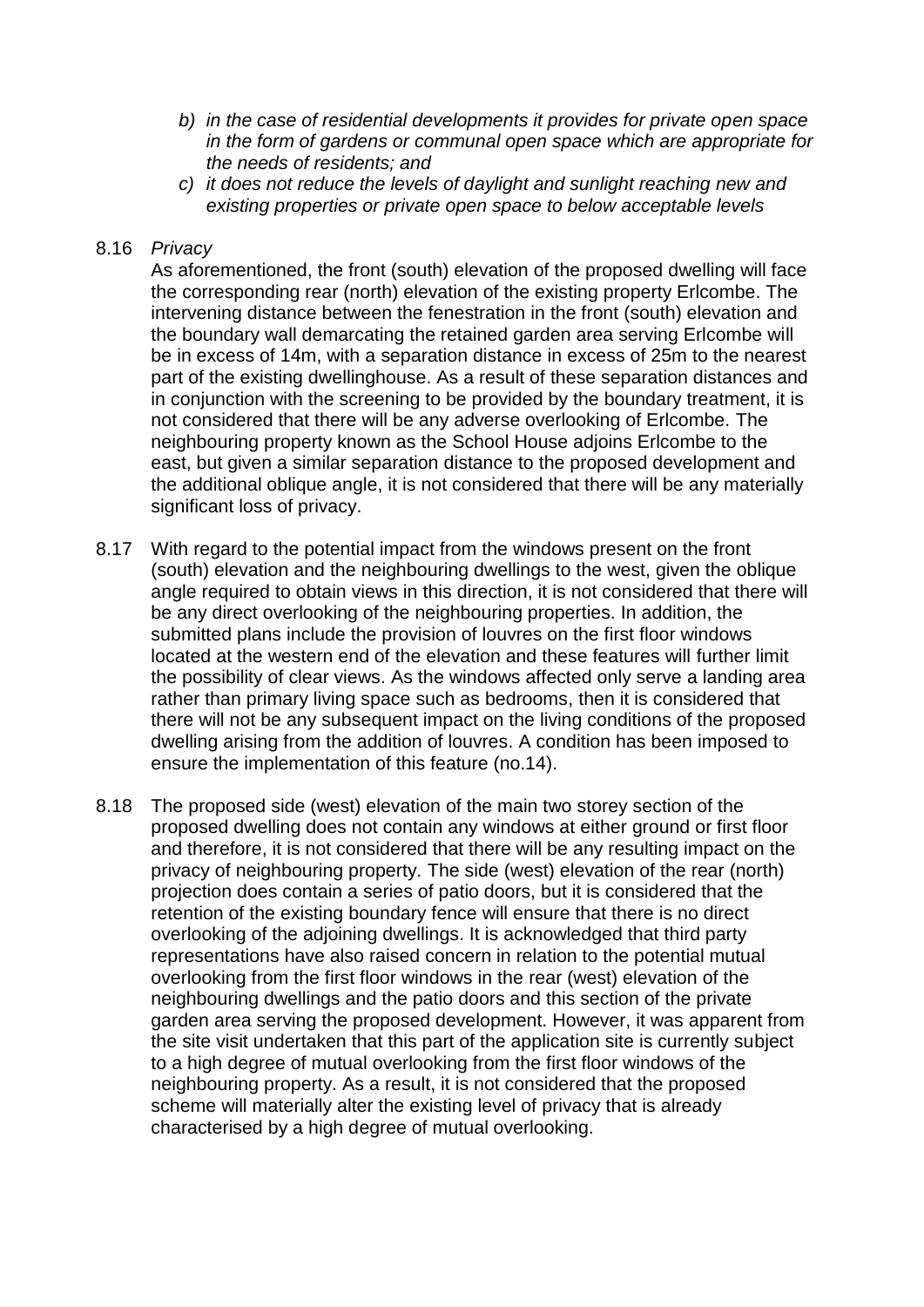- 8.19 In relation to the rear (north) elevation of the proposed dwelling, the first floor windows in this elevation will be positioned approximately 15m away with the shared boundary with the neighbouring dwelling Crispins. Consequently, it is considered that the separation distance is sufficient to avoid a materially significant loss of privacy for this neighbouring property with the retained boundary treatment screening any views from ground floor fenestration.
- 8.20 With respect to the ground floor windows in the side (east) elevation looking out towards the adjoining school, it is considered that the retained boundary fence and vegetation will provide sufficient screening to prevent a significant loss of privacy for the school or neighbouring properties in the locality.
- 8.21 In addition, third party representations have also raised concern that a loss of privacy will be incurred from vehicle users approach the proposed dwelling along the internal access track, but given the boundary fencing to be retained it is not considered that the clear views of neighbouring properties will be possible from users of the access track. In any event, any possible glimpses by vehicle users are likely to be momentarily in nature and not serve to trigger a materially significant loss of privacy.

#### 8.22 *Sunlight provision*

Due to the orientation of the proposed dwelling within the plot, the majority of shadow created will fall on the garden area serving the proposal at the northern end of the plot. The two storey section of the side (west) elevation will be located approximately 5.5m away from the shared boundary with the neighbouring dwellings to the west and comprises an eaves height of approximately 5.4m and a ridge height of approximately 7.8m. As a result of the retained separation distance to the shared boundary and as indicated by the shadow diagrams submitted by the applicant, any overshadowing of neighbouring gardens is limited to a short period in the early morning hours and does not represent a significant increase on the shadow currently generated by the existing boundary fence.

8.23 With regard to the single storey rear projection, due to the flat roof design and total height of approximately 3.2m in conjunction with the separation distance between the boundaries of the plot, it is not considered that this element of the proposed dwelling will trigger a materially significant loss of sunlight for neighbouring properties.

#### 8.24 *Daylight provision/outlook*

Given the separation distance between the proposed dwelling and the existing dwellinghouse Erlcombe, at a minimum of approximately 25.5m, it is not considered that the presence of the proposed development will adversely impact the outlook or daylight provision for the existing property. In addition, given the absence of any neighbouring property directly adjacent to the proposed dwelling on the side (eastern) boundary, it is not considered that there will be any impact for neighbouring dwellings located in this direction.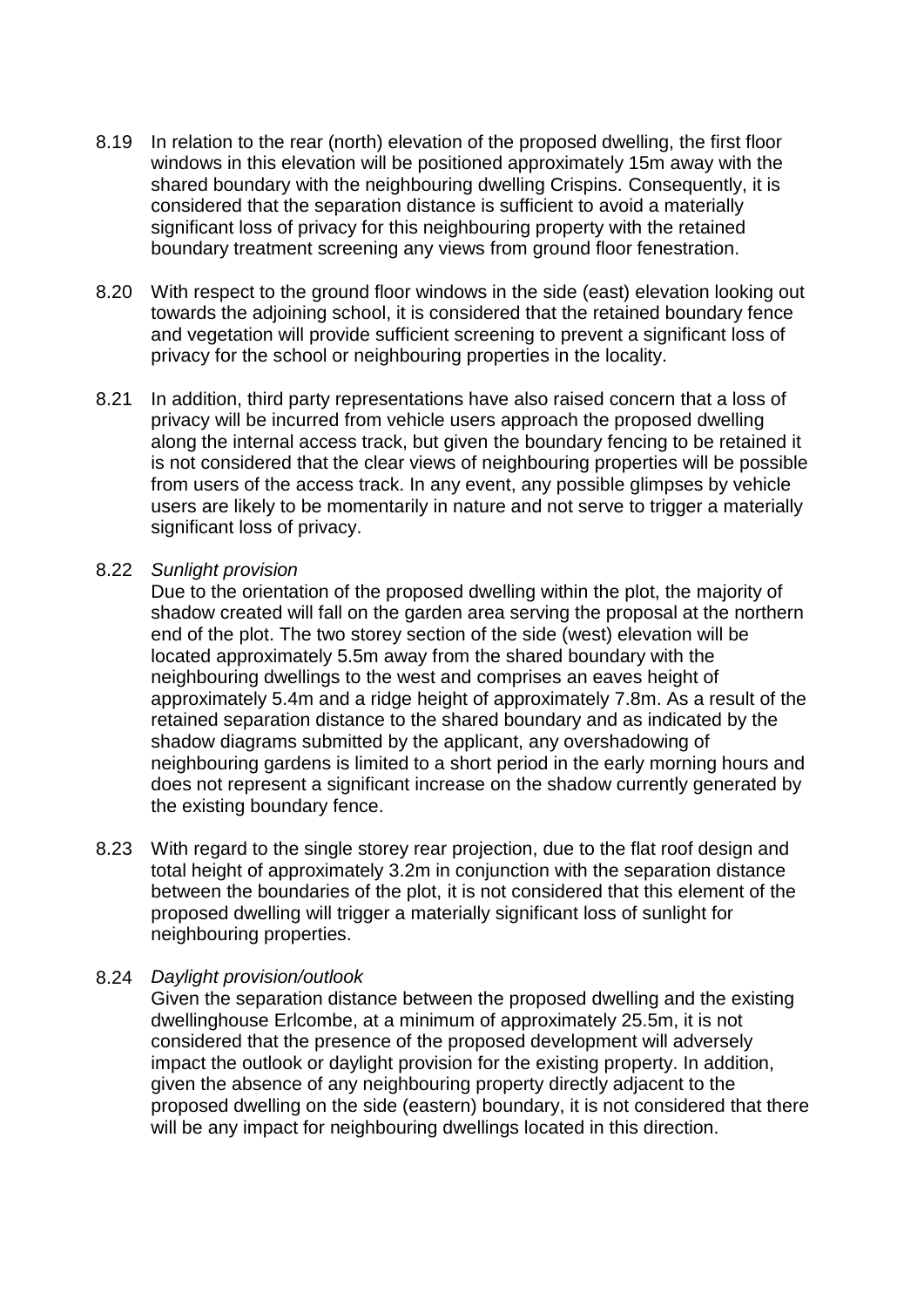- 8.25 Concern has been raised through party representations in relation to the potential impact on the living conditions for the neighbouring dwellings positioned adjacent to the side (western) and rear (north) boundaries. The arrangement on this boundary comprises the properties known as Tyndale, Bowmans and Crispins when progressing from south to north. The section of plot directly adjacent to Tyndale will solely be occupied by the internal access track and therefore, in the absence of any significant built form directly opposite from the rear elevation of this neighbouring dwelling, it is not considered that there will be any material overbearing impact.
- 8.26 With regard to Bowmans, the two storey side (west) section of the proposed dwelling will be positioned parallel to the northern half of the shared boundary with this neighbouring property, with a separation distance of approximately of 5.5m. The intervening distance between the rear (east) elevation of Bowmans and the nearest part of the proposed dwelling will be approximately 13.5m. Whilst is acknowledged that the outlook from this neighbouring property will be altered by the proposed scheme, given the intervening distances identified above and that the proposed dwelling will not occupy the whole length of the shared boundary with Bowmans, it is not considered that the potential impact will result in material harm to justify a reason for refusal. In addition, it is considered that the retained separation distances ensures that there will be no material impact on daylight provision.
- 8.27 In relation to the potential impact with Crispins, this neighbouring property adjoins the north-west corner of the application site. As demonstrated by the submitted site plan, the two storey section of the proposed dwelling does not extend to this part of the western boundary and therefore, will not directly occupy the outlook from this neighbouring dwelling but be viewed from an offset angle. The single storey rear (north) projection of the proposed dwelling will be located directly opposite the rear elevation of Crispins but given the single storey scale and separation distance of approximately 16.5m to the side (west) boundary and approximately 6m to the rear (north) boundary, it is not considered that the appearance of the proposed dwelling will trigger a materially significant loss of daylight or harm to the outlook for this neighbouring dwelling.

#### 8.28 *Noise*

Third party representations have also raised concern in relation to the location of the proposed internal access track adjacent to the western boundary of the application site and the potential for noise disturbance to the adjoining properties. Although it is acknowledged that the internal access track is adjacent to the boundary with neighbouring properties, the proposed site plan demonstrates that this will be finished with a block paving treatment throughout. Given this surfacing material and the low number of vehicle movements anticipated from the occupation of a single residential dwelling, it is not considered that the potential noise impact will significantly affect the existing level of amenity afforded to the adjoining residential properties.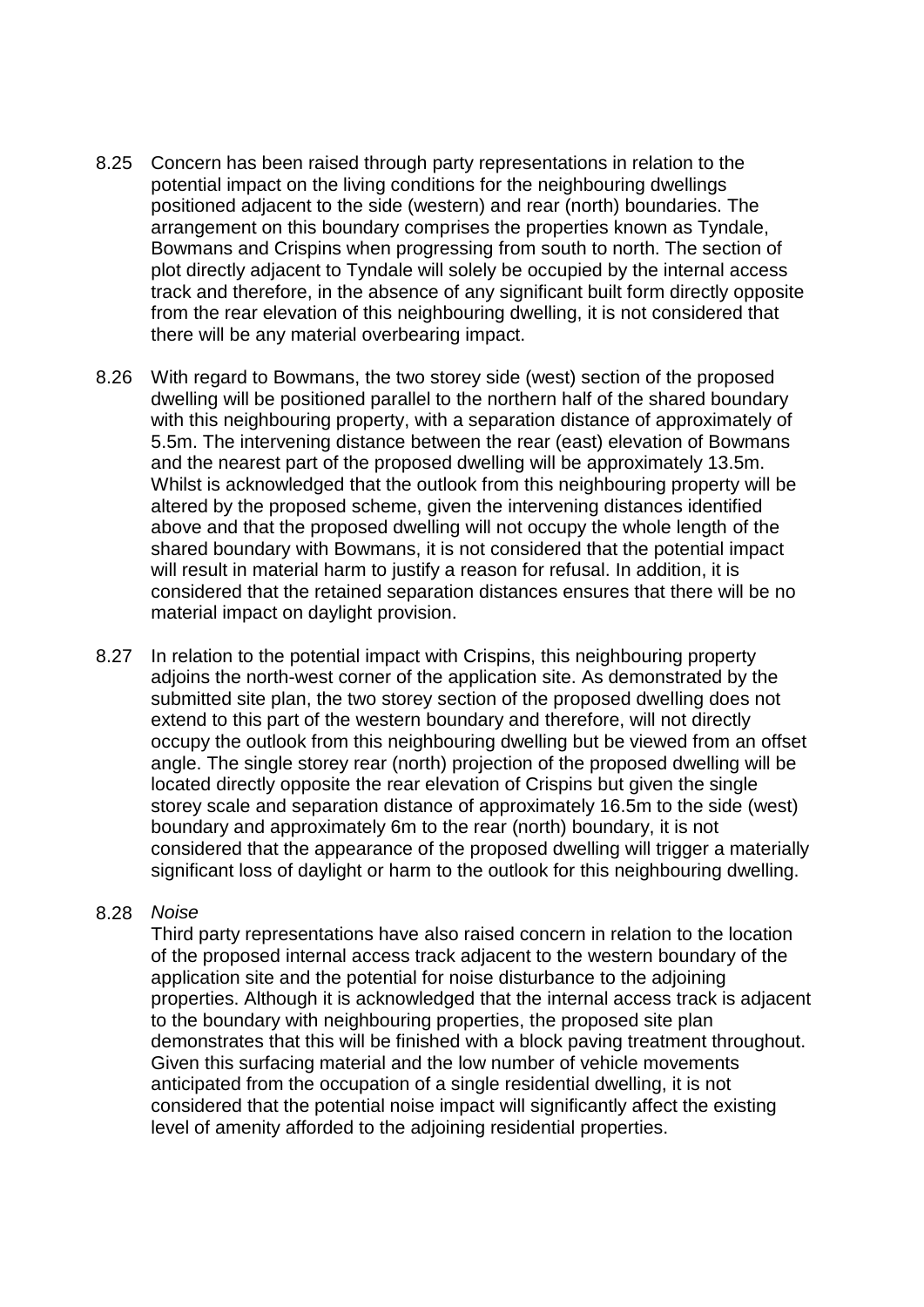#### 8.29 *Provision of private outdoor amenity space*

The submitted site plan demonstrates that the proposed dwelling will benefit from two main outdoor private garden areas, with one located adjacent to the eastern boundary with the adjoining school and another located in the northwest corner positioned to the rear of the dwelling itself.

- 8.30 In relation to the area located adjacent to the eastern boundary of the plot, this measures approximately 80sqm and due to its positioning away from the neighbouring properties on the western border will not be subject to a high degree of overlooking. It is acknowledged that the mature trees located on the eastern boundary will serve to overshadow this area, however, as demonstrated by the submitted shadow diagrams any shadowing will be limited to the morning hours. Consequently, it is considered that this private garden space will be of significant amenity value to potential future occupants of the proposed dwelling.
- 8.31 In addition, the proposed scheme also includes the allocation of a retained private garden area measuring approximately 260sqm for the existing dwelling Erlcombe. Due to the depth of the retained garden space, although a section will be impacted by the shadow generated by the existing dwellinghouse, sufficient space will receive a significant amount of sunlight throughout the day. Furthermore, the 1.8m boundary wall demarcating this space will ensure the retained garden area is not overlooked by either the proposed dwelling or adjoining properties. Therefore, it is considered that the proposed scheme will provide sufficient outdoor amenity space for both existing and potential future residents.

#### 8.32 *Conclusion on Policy LHW4*

It is considered that the current proposal is materially different to the previously dismissed appeal scheme and that the resulting changes arising from a reduction to one additional dwelling, has ensured the residential amenity of both existing properties and potential future occupants is sufficiently accommodated for. Consequently, the application is in accordance with Policy LHW4 of the TVBRLP.

#### 8.33 **Highways**

#### Access

Following feedback undertaken during previous planning applications, the proposed site plan demonstrates that vehicular access will be provided by the existing access point located in the south-east corner of the application site. To ensure adequate visibility is achieved from this access point, the proposal includes the partial demolition of the existing boundary wall and enlargement of the access point itself. It is therefore considered that the proposed visibility represents an improvement on the existing arrangement that serves the existing dwelling Erlcombe and that the visibility achieved is acceptable.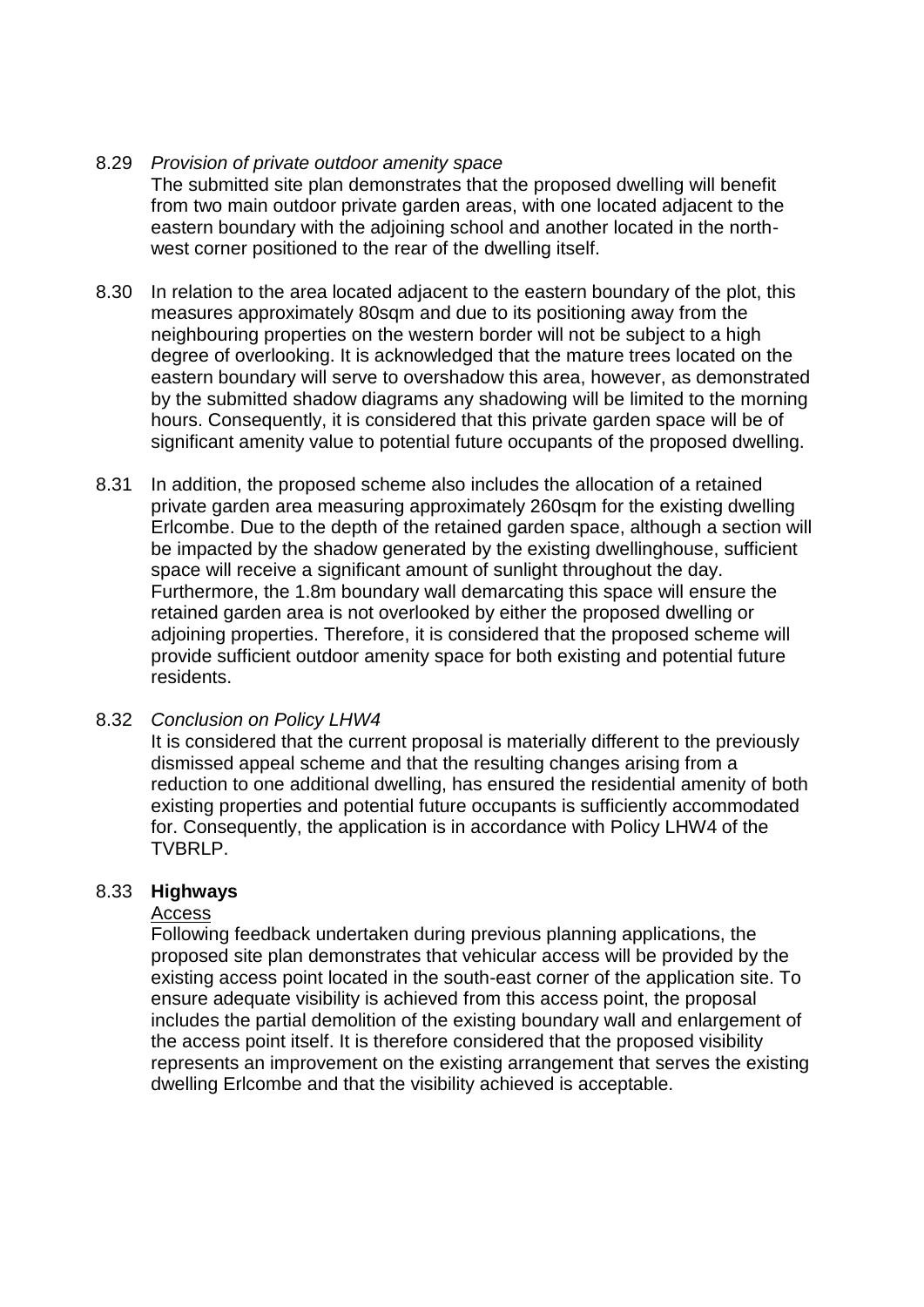- 8.34 The Parish Council have noted that the expanded vehicular access point will result in the shortening of the area currently occupied by a single white line on the edge of the carriageway, but it is considered that the potential impact will be harmful and may serve to dissuade less vehicles from parking on the public carriageway. In order to prevent the vehicle access point being undermined by the other existing access located in the south-west corner of the application site, a condition has been imposed for the stopping of this access point prior to occupation of the proposed development (condition no. 10).
- 8.35 With regard to the internal access arrangement, the Highways officer has not raised any concern that the path and layout of the internal access road is unsafe or unsuitable for use by private vehicles accessing either existing dwelling or the proposed development. The amended proposed site plan demonstrates the provision of a passing place to in the south-west corner of the plot to enable the passing of vehicles associated with the occupation of the proposed dwelling. The location of the proposed passing bay enables visibility of the access track leading to the rear of the application site and the vehicular access point itself, thereby ensuring its use during times of where one or more vehicles are travelling onsite and subsequently avoiding the stopping of vehicles on the public highway.
- 8.36 In relation to the existing dwelling, the location of the driveway serving this property is a short distance from the vehicular access point, with the section of access road leading to the driveway fully visible from the public highway, ensuring that movement at times when the access is already in use can be avoided. Consequently, in conjunction with the vehicle turning area serving the proposed dwelling as highlighted in the parking section below, it is considered that the design of the proposed scheme ensures the safe and efficient manoeuvring of vehicles onsite.

#### 8.37 Traffic generation

The proposal comprises the erection of a single additional dwelling and as such, it is not considered that the associated vehicle movements on the local road network will be materially significant or trigger an adverse impact on the highway safety of the local road network.

#### 8.38 Parking

Notwithstanding the reconfiguration of the application site frontage to accommodate the internal access track, the proposed development will retain the existing driveway and integral garage serving Erlcombe, which provides sufficient capacity for the parking of 3 vehicles onsite. Annexe G of the TVBRLP sets out the minimum parking standards for residential properties and the provision of 3 parking spaces is in accordance with the appropriate policy standard in this instance.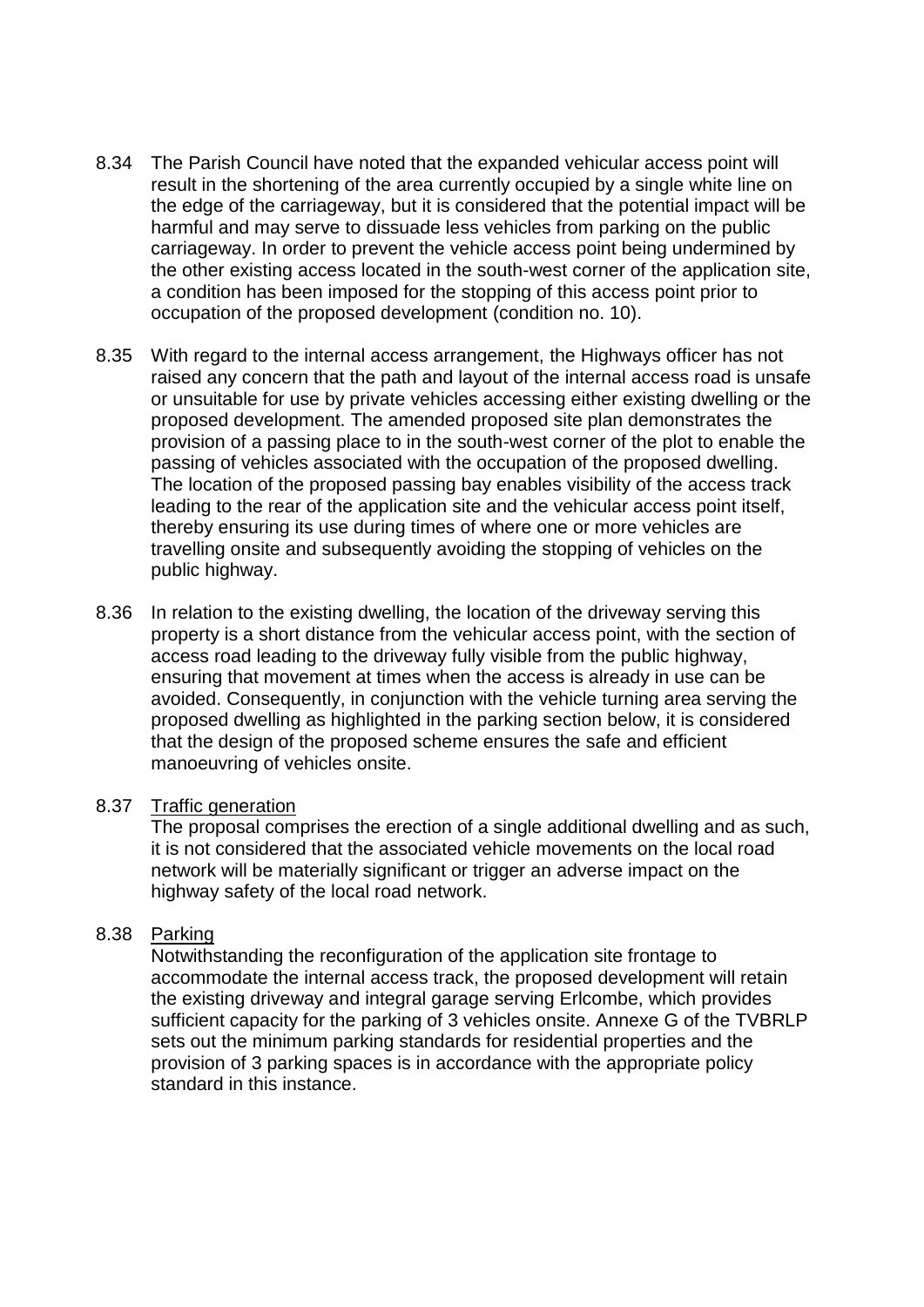- 8.39 Third party representations have queried whether an increased parking provision for Erlcombe should be sought on the basis of the number of vehicles currently onsite and in recognition of the rural location of Lockerley and the resulting likely higher average of vehicle ownership. However, it is not considered that anecdotal evidence of greater vehicles onsite represents a reasonable basis for concluding that the proposed parking provision is inadequate, given the compliance with planning policy. In addition, it is noted that the parking standards set out in planning policy are formulated from an evidence base that accounts for the characteristics of the Borough.
- 8.40 With regard to the proposed dwelling, the submitted site plan demonstrates the provision of a driveway area sufficient to accommodate the parking of 2 vehicles onsite in addition to an allocated area for turning and manoeuvring. Third party representations have raised concern that the parking provision provided is insufficient and does not account for vehicles relating to visitors, but the additional manoeuvring space onsite allows for the management of vehicles by future occupants on occasions that visitors are anticipated or during receipt of deliveries. Therefore, it is not considered that additional parking provision is reasonable or appropriate to ensure that the proposed development is acceptable in planning terms.

#### 8.41 Refuse

In response to the initial feedback provided by the Refuse officer, the onsite area allocated for storage of bins serving both the existing and proposed dwelling has been increased. Following this amendment, the Refuse officer was satisfied that the storage area located adjacent to the vehicular access point will allow for the safe and efficient collection of refuse.

8.42 Following the assessment undertaken above, it is considered that the proposed development will avoid any adverse highway safety impact and therefore, the application is in accordance with Policies T1 and T2 of the TVBRLP.

#### 8.43 **Ecology**

### Onsite biodiversity

The application site predominantly comprises of an existing residential garden area and as noted above, the proposed development will avoid the loss of any protected trees located offsite. It is noted that the proposal will result in the loss of existing and previous ornamental trees and hedgerows within the application site. However, the proposed site plan demonstrates the provision of replacement planting to be located along the boundaries of the application site. This replacement planting will ensure that the proposed scheme includes provision for onsite planting suitable for supporting nesting birds and other protected species alongside the installation of features such as specialist bird nesting bricks or bat boxes.

8.44 To ensure that the replacement planting is established a condition has been imposed securing the submission and subsequent implementation of a planting maintenance plan. In addition a condition securing the submission of final specification details of the associated biodiversity features to be installed has also been imposed (condition no. 9).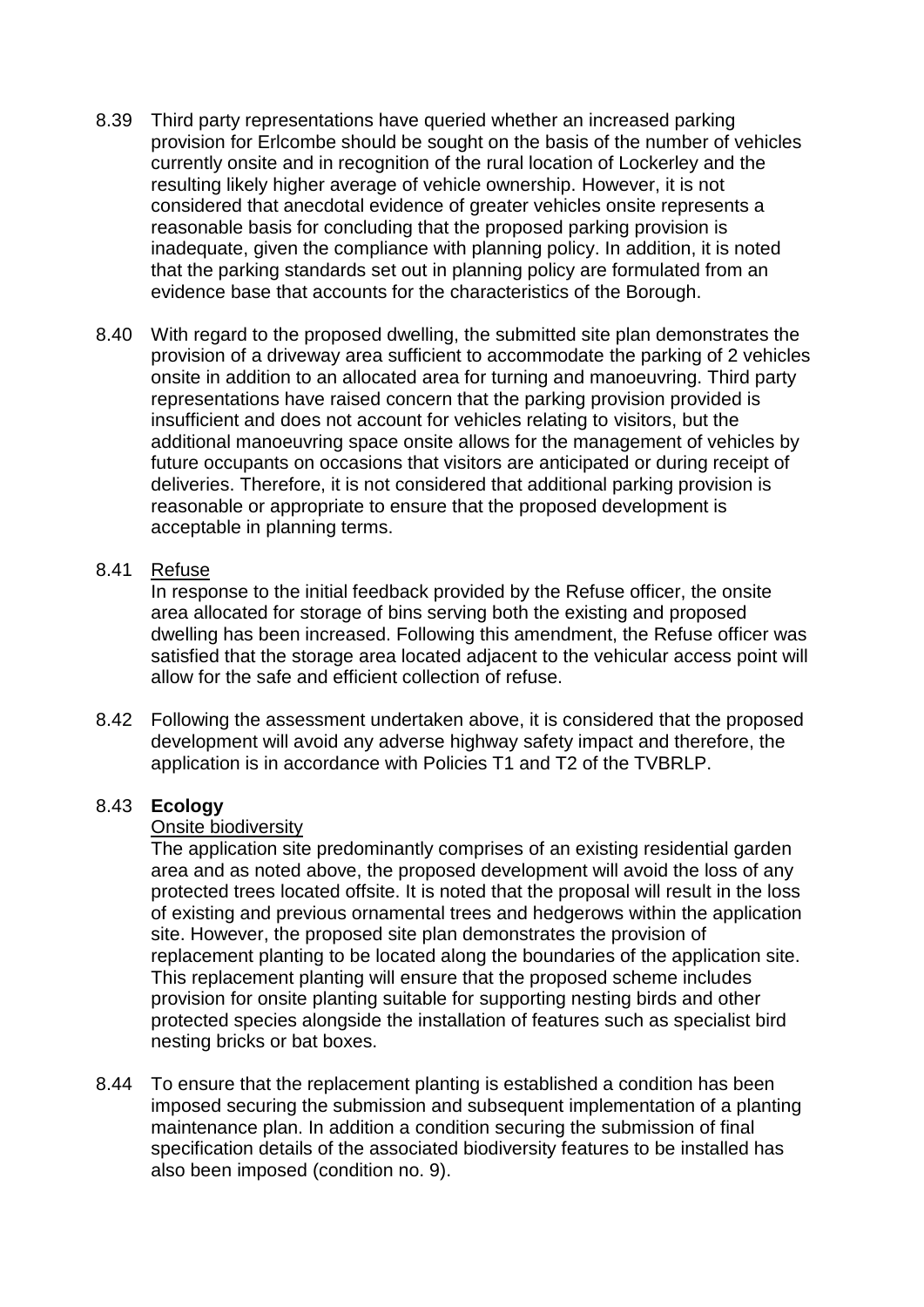- 8.45 With regard to the concerns raised that the proposed development will adversely impact on bats and their flight paths due to light spill and pollution, a condition has been imposed requiring the submission of details for any external lighting to be installed. Accordingly, it is considered that the proposal will avoid any adverse impact or disruption to bats.
- 8.46 Following the securing of the measures outlined above through the imposition of conditions, it is considered that the proposed scheme will avoid any harm to protected species or habitats onsite.
- 8.47 Offsite biodiversity: Solent and Southampton Water SPA *Nutrient Neutrality*

Natural England advises that there are high levels of nitrogen and phosphorus input to the water environment of the Solent region caused by wastewater from existing housing and from agricultural sources and that these nutrients are causing eutrophication at the designated nature conservation sites which includes the Solent Water SPA. This results in dense mats of green algae that are impacting on the Solent's protected habitats and bird species.

- 8.48 Natural England further advises that there is uncertainty as to whether new housing growth will further deteriorate designated sites. Work on this issue is on-going with the local planning authorities, the Environment Agency and the water companies. That may lead to identified mitigation measures in the future. However, no mitigation strategy has yet been developed and no interim approach has yet been set up by Test Valley Borough Council. In the meantime, Natural England advises that one way to address the uncertainty is to achieve nutrient neutrality whereby an individual scheme would not add to nutrient burdens.
- 8.49 To assess the potential impact of the proposed development, a calculation was undertaken in accordance with the standard methodology issued by Natural England to identify the existing level of nitrates generated by the occupation of the existing dwelling Erlcombe. This calculation identified a figure of 18.1 kg/TN/yr and was based on historic water usage data and recognition that the existing dwelling is served by a septic tank of considerable age.
- 8.50 In order to deliver a reduction in the level of nitrates currently generated onsite, mitigation measures comprising the installation of a specific type of package treatment plant, the onetoclean Graf treatment system, to replace the existing package treatment plant serving Erlcombe. This same specification of package treatment plant will also be installed for the proposed dwelling and achieves a 7.3mg/l output in comparison to the existing rate of 96.3mg/l for the existing septic tank, as evidenced by the supporting certificate and performance data. As a result, the combined nitrate loading for both the existing and proposed dwelling following the installation of the new package treatment plants is 1.8 Kg/TN/yr in comparison to the current loading of 18.1 Kg/TN/yr. As a result, the calculation undertaken demonstrates that the proposed upgrading of foul drainage infrastructure results in an overall reduction of 16.3 Kg/TN/yr in nitrate loading.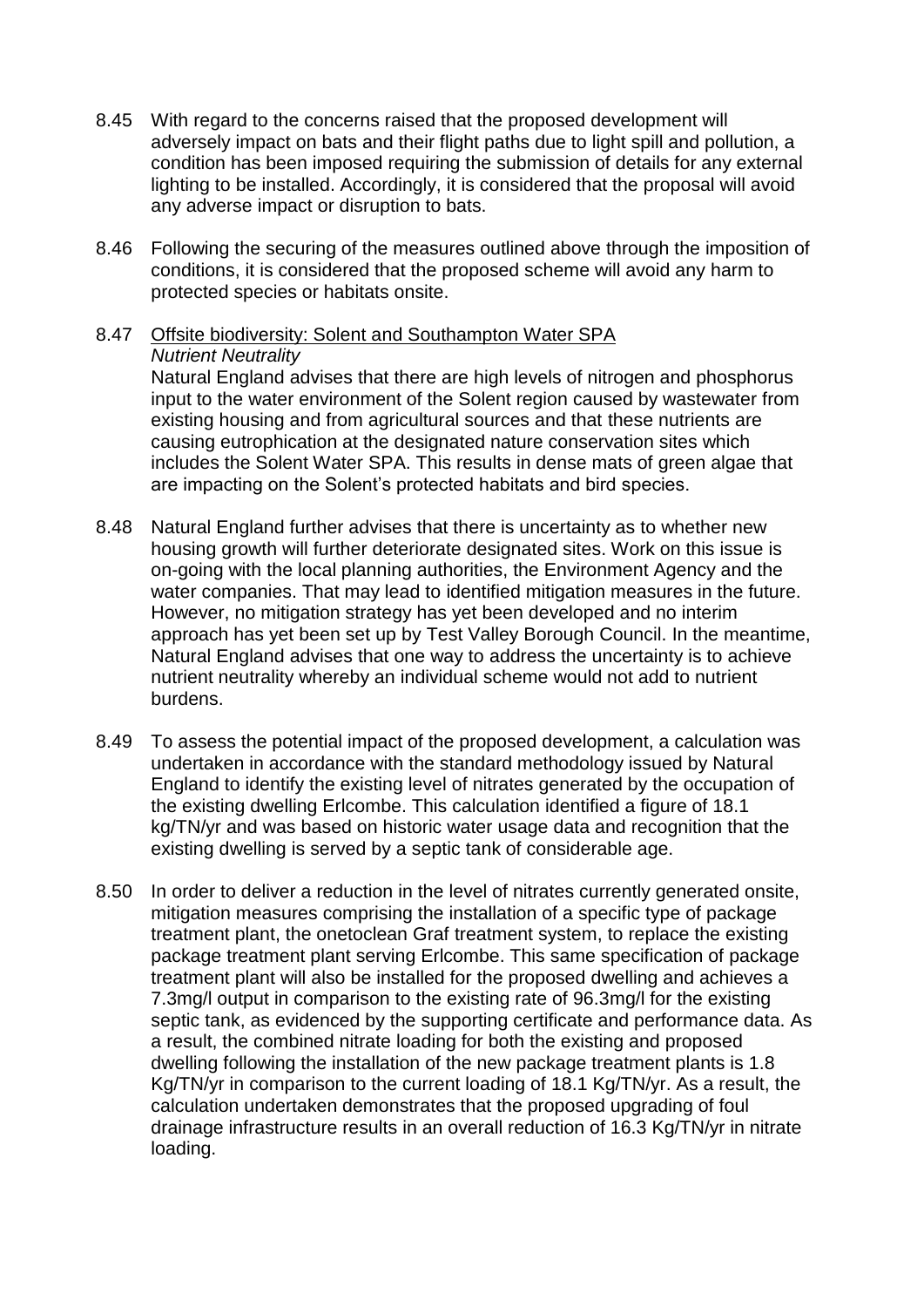- 8.51 To deliver the level of certainty required by the Habitats Regulations, it is considered necessary to secure the implementation and ongoing maintenance of the package treatments plants to serve both the existing and proposed dwelling by the completion of a legal agreement. This legal agreement will include a restriction on the occupation of the proposed development prior to the installation of both package treatment plants. The completion of the legal agreement is included as part of the officer recommendation outlined below.
- 8.52 On the basis of the proposed mitigation strategy outlined above, an appropriate assessment has been completed concluding that the proposal would achieve nutrient neutrality, with no objection being raised by Natural England to the conclusions reached. As a result, the proposed development would not result in adverse effects on the Solent designated sites through water quality impacts arising from nitrate generation.

#### 8.53 *Recreational pressure*

The application site is located outside of the 5.6km buffer zone of the Solent and Southampton Water SPA and therefore, it is not considered that there will be any additional impact arising from recreational pressure.

#### 8.54 *Phosphates*

A third party representation has raised concern that the proposed development will result in additional phosphate loading, however, phosphate loading for this particular drainage area has not been raised by Natural England as a concern to justify the achievement of neutrality. Consequently, it is not considered that there will be any adverse impact arising from phosphate loading.

#### 8.55 Offsite biodiversity: New Forest SPA

#### *Recreational Pressure*

The proposed development will result in a net increase in residential dwellings within 15km of the New Forest SPA. This distance defines the zone identified by recent research where new residents would be considered likely to visit the New Forest. The New Forest SPA supports a range of bird species that are vulnerable to impacts arising from increases in recreational use of the Forest that result from new housing development. While clearly one new house on its own would not result in any significant effects, it has been demonstrated through research, and agreed by Natural England that any net increase (even single or small numbers of dwellings) would have a likely significant effect on the SPA when considered in combination with other plans and projects.

8.56 To address this issue, Test Valley Borough Council has adopted an interim mitigation strategy has been agreed that would fund the delivery of a new strategic area of alternative recreational open space that would offer the same sort of recreational opportunities as those offered by the New Forest. Therefore, it is considered necessary and reasonable to secure the appropriate contribution of £1,300. This contribution will be secured prior to the issuing of planning permission and forms part of the officer recommendation outlined below.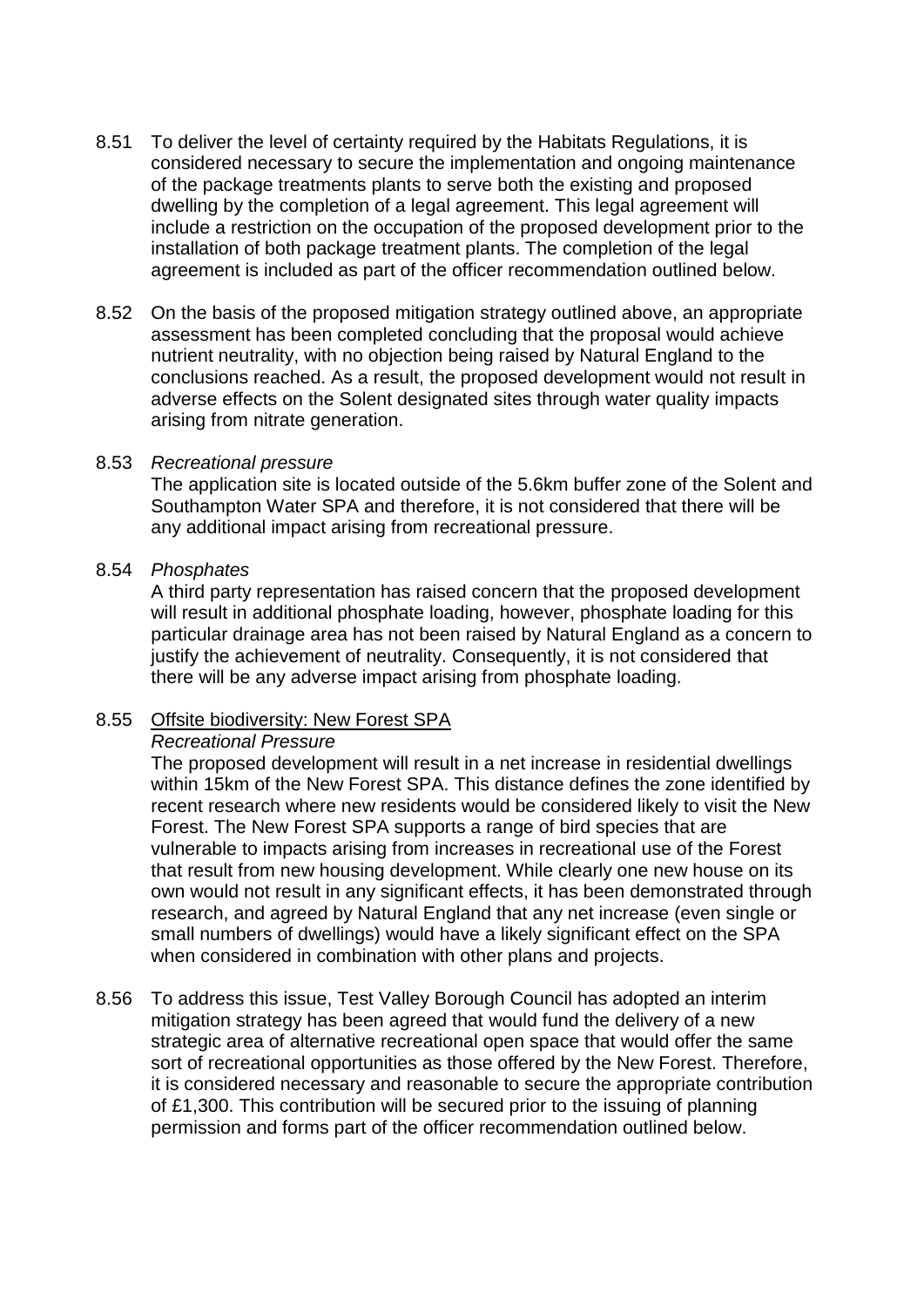8.57 On the basis of the proposed mitigation strategy outlined above, an appropriate assessment has been completed concluding that the proposal will sufficiently mitigate harm on the New Forest SPA arising from additional visitor population, with no objection being raised by Natural England to the conclusions reached. Therefore, it is considered that the proposal will not result in adverse effects on the New Forest SPA through additional recreational pressure.

### 8.58 Conclusion

Following the assessment undertaken above, including the completion of an appropriate assessment reviewed by Natural England, it is considered that the proposed scheme will avoid any adverse impact on protected species or habitats either through direct impacts onsite or indirect impacts on designated sites within the locality. Therefore, the application is in accordance with Policy E5 of the TVBRLP.

#### 8.59 **Water Management**

The application site is located within Flood Zone 1 and therefore, it is considered that the position of the proposed development is appropriate. The concern raised regarding the proximity of the plot to Flood Zones 2 and 3, as well as the potential impact on Flood Zone classification arising from an additional dwelling is noted. However, proximity to high risk flood zones does not serve to make the proposal unacceptable in planning terms and the impact of a single additional dwelling is not significant in relation to the flood zone classification of land. Therefore, these concerns cannot form the basis for a reason for refusal.

- 8.60 With regard to onsite drainage, the submitted site plan demonstrates the provision of a soakaway serving the proposed dwelling to be located adjacent to the rear (north) boundary of the application site, with the existing soakaway serving Erlcombe repositioned away from the proposed internal access track. As a result, it is considered that the proposal includes sufficient onsite drainage provision. In addition, to ensure that the proposed dwelling achieves the required rate of water efficiency a condition has been imposed on the officer recommendation (condition no. 5).
- 8.61 Consequently, it is considered that the proposed development will avoid any material harm to water quality assets and flood risk whilst providing sufficient drainage and water usage performance measures. Therefore, the application is in accordance with Policy E7 of the TVBRLP.

#### 8.62 **Impact on the general amenity of the area**

In the absence of any available connection to mains drainage, the proposed development will be served by a package treatment plant located adjacent to the eastern boundary of the application site and as noted in the Ecology section above, the current septic tank serving the existing dwelling Erlcombe will be replaced with a package treatment plant positioned within the retained garden area.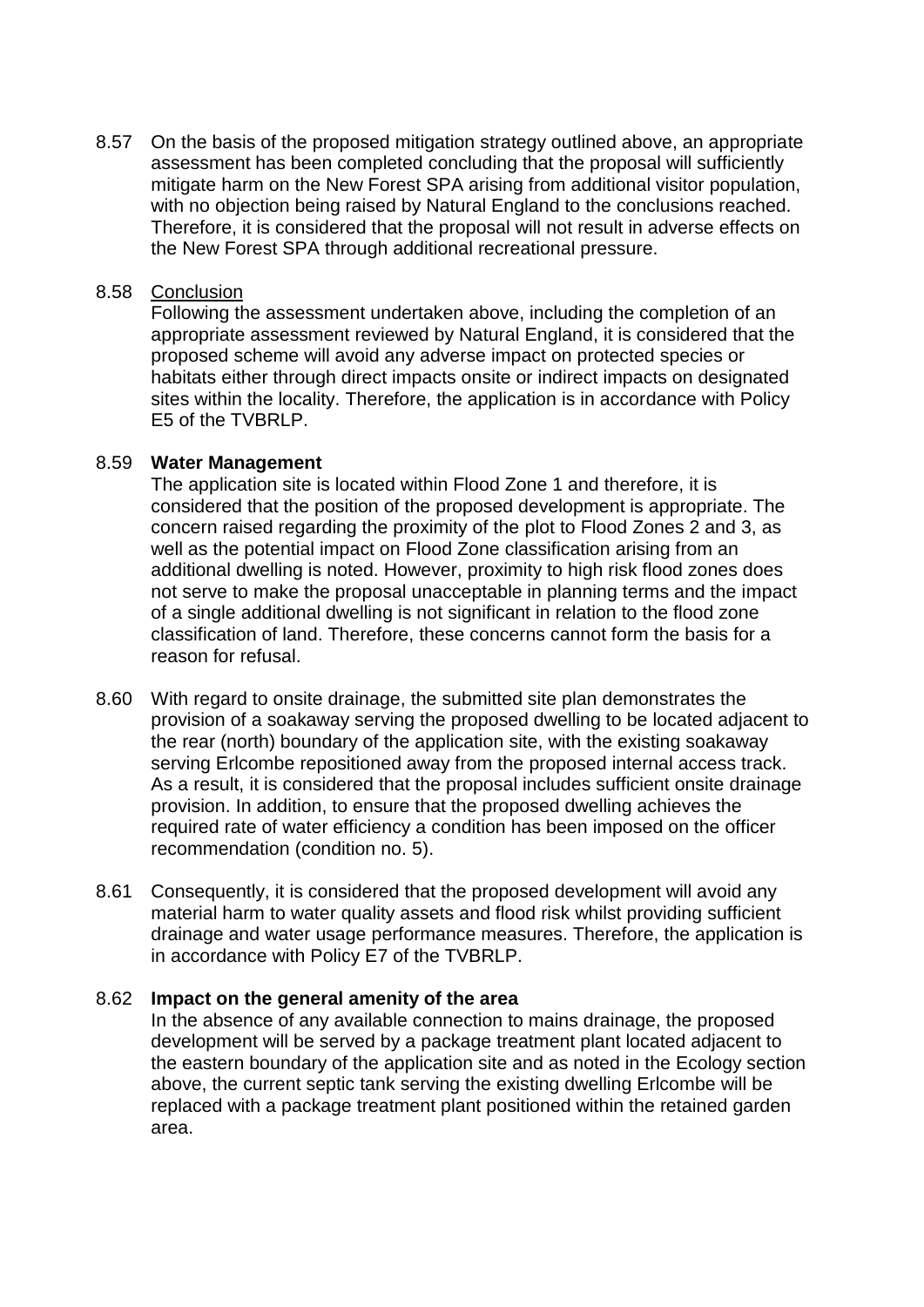- 8.63 Following additional information provided by the applicant, the specification of the package treatment plants and their respective locations within the application site has been reviewed by the Environmental Protection officer. Due to the positioning of both package treatment plants over 10m away from the boundary with adjoining neighbouring properties, it is not considered that there will be any adverse noise or smell impact for the residents of the adjoining dwellings. In addition, it is considered that the location of the package treatment plant serving Erlcombe will not serve to harm the residential amenity of the proposed dwelling given the separation distance to the main dwellinghouse and private amenity areas.
- 8.64 Due to the proposed location of the package treatment plant to serve the proposed dwelling in close proximity to the retained garden area for Erlcombe, it is considered necessary to secure further details of acoustic mitigation measures by condition (condition no.13). These details could include the strengthening of the boundary wall proposed to subdivide the existing property and the proposed dwelling or acoustic containers encasing the above package treatment plant infrastructure, but given the range of measures available to the applicant it is considered that an acceptable arrangement will be delivered.
- 8.65 Third party representations have raised concern that the package treatment plants will not be suitably maintained and that the internal access arrangement is not adequate to enable the servicing of package treatment plants by tanker type vehicles. However, the legal agreement to be completed prior to the issuing of formal planning permission includes an obligation to maintain the package treatment plants to ensure their function for the lifetime of the development. In addition, it is noted that the package treatment is not of the size and type to require emptying via large tankers and therefore, it is not considered that the proposed internal access arrangement will compromise its maintenance.
- 8.66 Previous responses from the Environmental Protection officer have also advised the imposition of a series of conditions securing the submission of a remediation strategy in the event that contamination is discovered during construction, as well as limits on construction working hours and a restriction on the burning of materials onsite.
- 8.67 Given the location of the application site in close proximity to the car garage and repair workshop, it is considered that the imposition of a condition requiring a remediation strategy in the event that contamination is found is reasonable and necessary (condition no.16). However, the burning of materials onsite is considered unlikely given that the proposed development comprises the erection of a single dwelling and any potential disturbance can be controlled through other legislation. In relation to working hours, given that the scale of development proposed is the erection of a single dwelling, it is not considered that the imposition of restrictions on construction working hours is reasonable or necessary.
- 8.68 Following the assessment undertaken above, it is not considered that the proposed development will adversely impact the general amenity of the area and consequently, the application is in accordance with Policy E8 of the TVBRLP.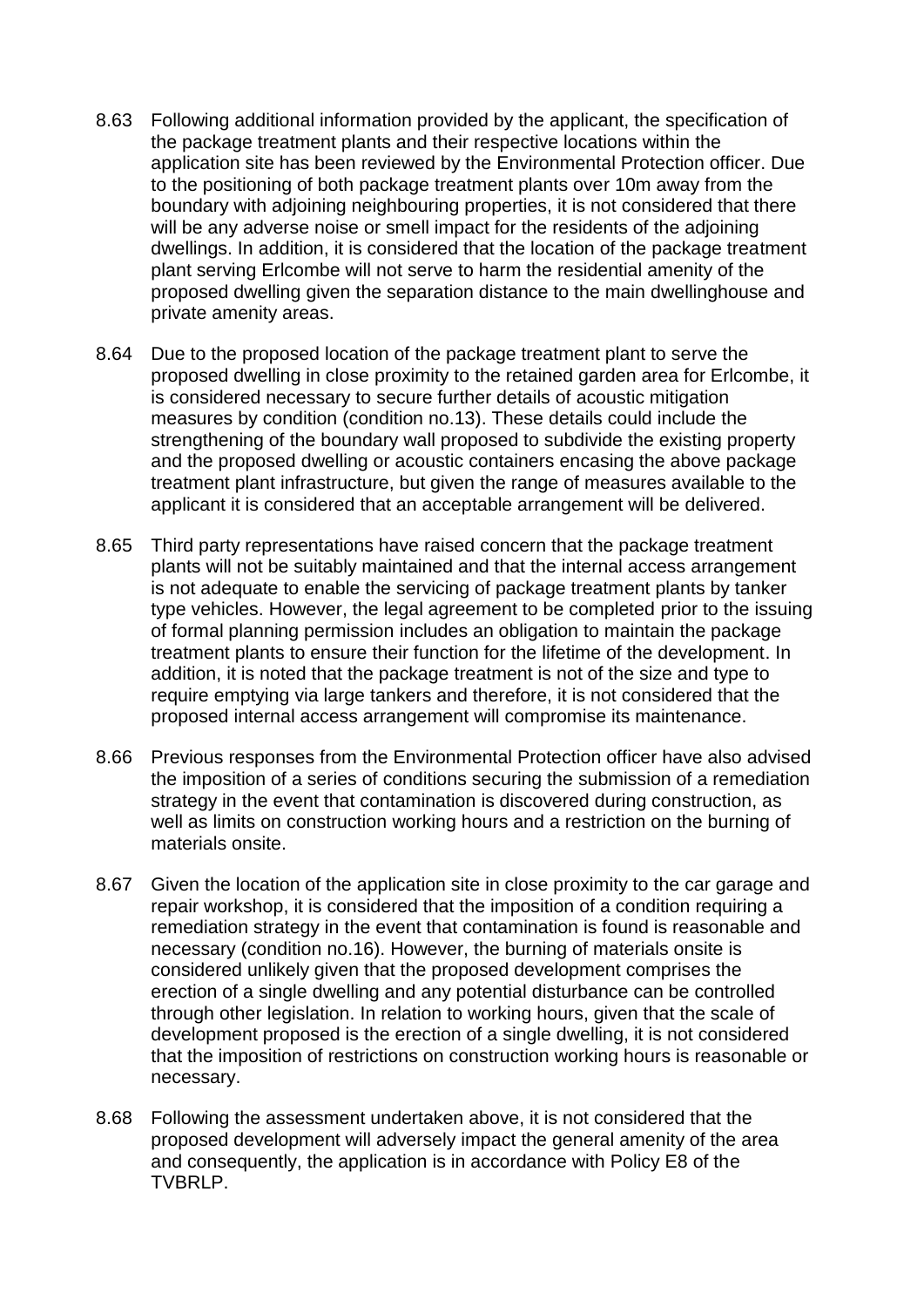### 8.69 **Heritage**

The County Archaeologist has noted that the application site is potentially located in the historic core of the village, but that additional historical records indicate that this likely is to be to the west of the plot. As a result and in conjunction with the limited excavation to facilitate the proposed development, it is not considered that there will be any material harm to the archaeological assets located within the surrounding area.

8.70 Following the assessment undertaken by the County Archaeologist and given the intervening distance between the application site and any designated or non-designated heritage asset, it is not considered that the proposed development will adversely impact the historical significance or special interest of the historic environment. Therefore, the application is in accordance with Policy E9 of the TVBRLP.

## 8.71 **Community Safety**

Third party representations have raised concern with regard to the potential relationship of the proposed dwelling and the adjoining school playground to the east. However, it is not considered that the positioning of residential properties adjacent to a school in itself will be a cause of detriment to community safety. As a result, the application is in accordance with Policy CS1 of the TVBRLP.

#### 8.72 **Other Matters**

The Parish Council have requested that they are notified in the event that Local Ward Members wish for the application is to be decided at planning committee. In the event that such a request is received, it is confirmed that the Parish Council will be notified of the relevant meeting date.

## 9.0 **CONCLUSION**

- 9.1 The proposal is considered acceptable and in accordance with the policies of the TVBRLP, therefore the recommendation is for permission.
- 9.2 This recommendation is subject to the completion of a legal agreement to secure the management of the proposed nutrient neutrality mitigation in perpetuity and furthermore, receipt of the necessary contribution towards the recreational pressure mitigation measures. Securing these mitigation measures will ensure that the proposed development does not adversely impact the Solent and Southampton Water SPA in addition to the New Forest SPA.

## 10.0 **RECOMMENDATION**

**Delegate to the Head of Planning and Building for the following:**

- **the completion of a legal agreement to secure the installation and ongoing maintenance of the package treatment plant, to ensure the development achieves nutrient neutrality**
- **the completion of an agreement to secure financial contribution towards the New Forest SPA**

**then PERMISSION, subject to:**

**1. The development hereby permitted shall be begun within three years from the date of this permission.**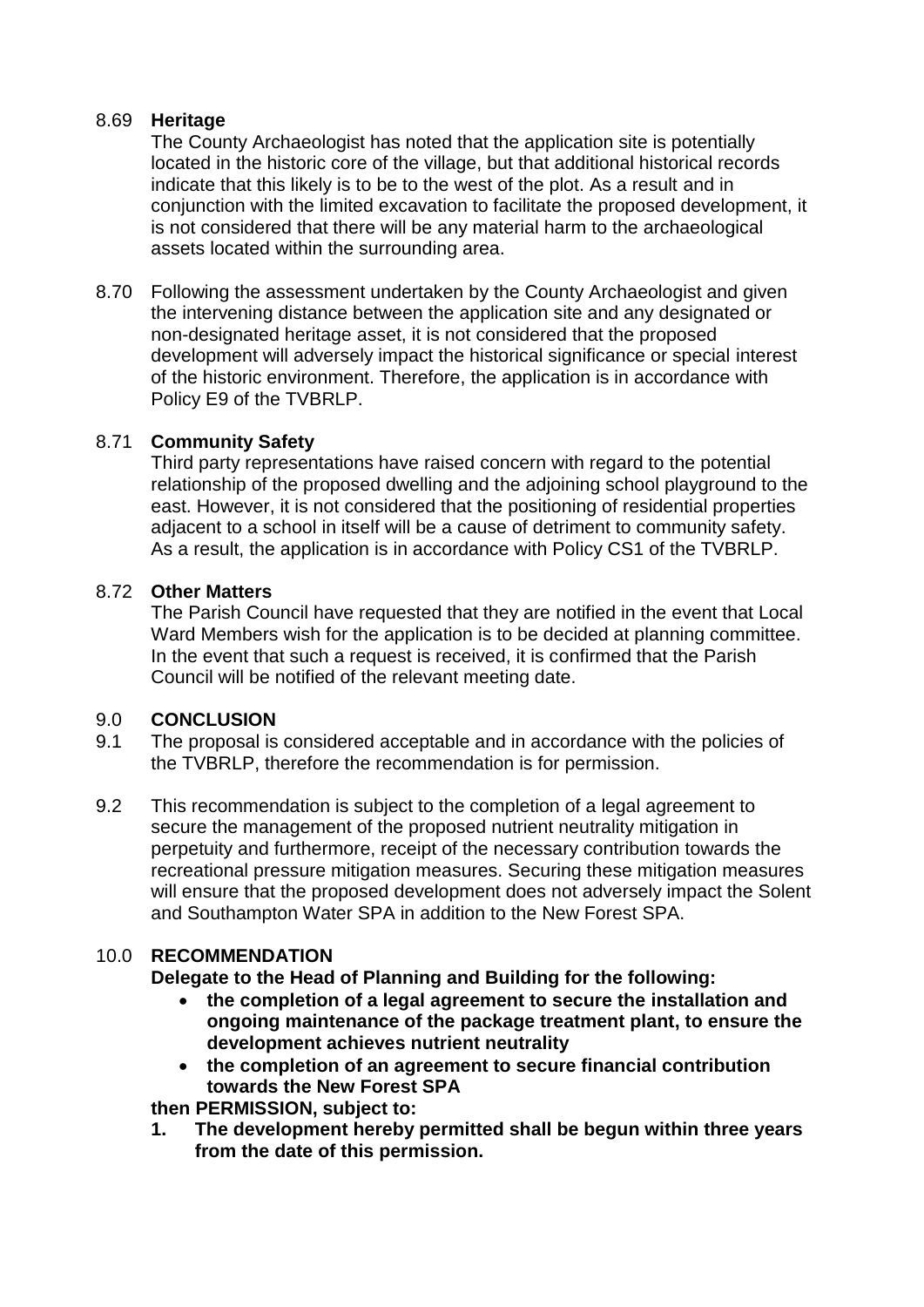**Reason: To comply with the provision of Section 91 of the Town and Country Planning Act 1990 as amended by Section 51 of the Planning and Compulsory Purchase Act 2004.**

- **2. The development hereby permitted shall not be carried out except in complete accordance with the details shown on the submitted plans: Site Location Plan (19-006-D-00 Rev A) Proposed Site Plan (19-006-D-02 Rev B) Proposed Floor Plans (19-006-D-03 Rev A) Proposed Roof Plan (19-006-D-04 Rev A) Proposed Elevations (19-006-D-05 Rev A) Tree Protection Plan Reason: For the avoidance of doubt and in the interests of proper planning.**
- **3. The development hereby approved shall be undertaken in full accordance with the provisions set out within the Barrell Treecare Arboricultural Impact Appraisal and Method Statement 19263-AA4-JB dated 1st September 2020 and the associated tree protection plan reference (19263-4). Reason: To ensure the enhancement of the development by the**

**retention of existing trees and natural features during the construction phase in accordance with Policy E2 of the Test Valley Borough Revised Local Plan (2016).**

**4. Tree protective measures installed (in accordance with the tree protection condition) shall be maintained and retained for the full duration of works or until such time as agreed in writing with the Local Planning Authority. No activities, nor material storage, nor placement of site huts or other equipment what-so-ever shall take place within the barrier.** 

**Reason: To ensure the avoidance of damage to existing trees and natural features during the construction phase in accordance with Policy E2 of the Test Valley Borough Revised Local Plan (2016).**

- **5. The development hereby permitted shall be designed and built to meet Regulation 36 2 (b) requirement of 110 litres/person/day water efficiency set out in part G2 of Building Regulations 2015. Reason: In the interests of improving water usage efficiency in accordance with Policy E7 of the Test Valley Borough Revised Local Plan (2016).**
- **6. No development shall take place above DPC level of the development hereby permitted until samples and details of the materials to be used in the construction of all external surfaces hereby permitted have been submitted to and approved in writing by the Local Planning Authority. Development shall be carried out in accordance with the approved details.**

**Reason: To ensure the development would integrate, respect and complement the character of the area in accordance with Policy E1 of the Test Valley Borough Revised Local Plan (2016).**

**7. No development shall take place above DPC level of the development hereby permitted until full details of hard and soft landscape works have been submitted and approved. Details shall include:**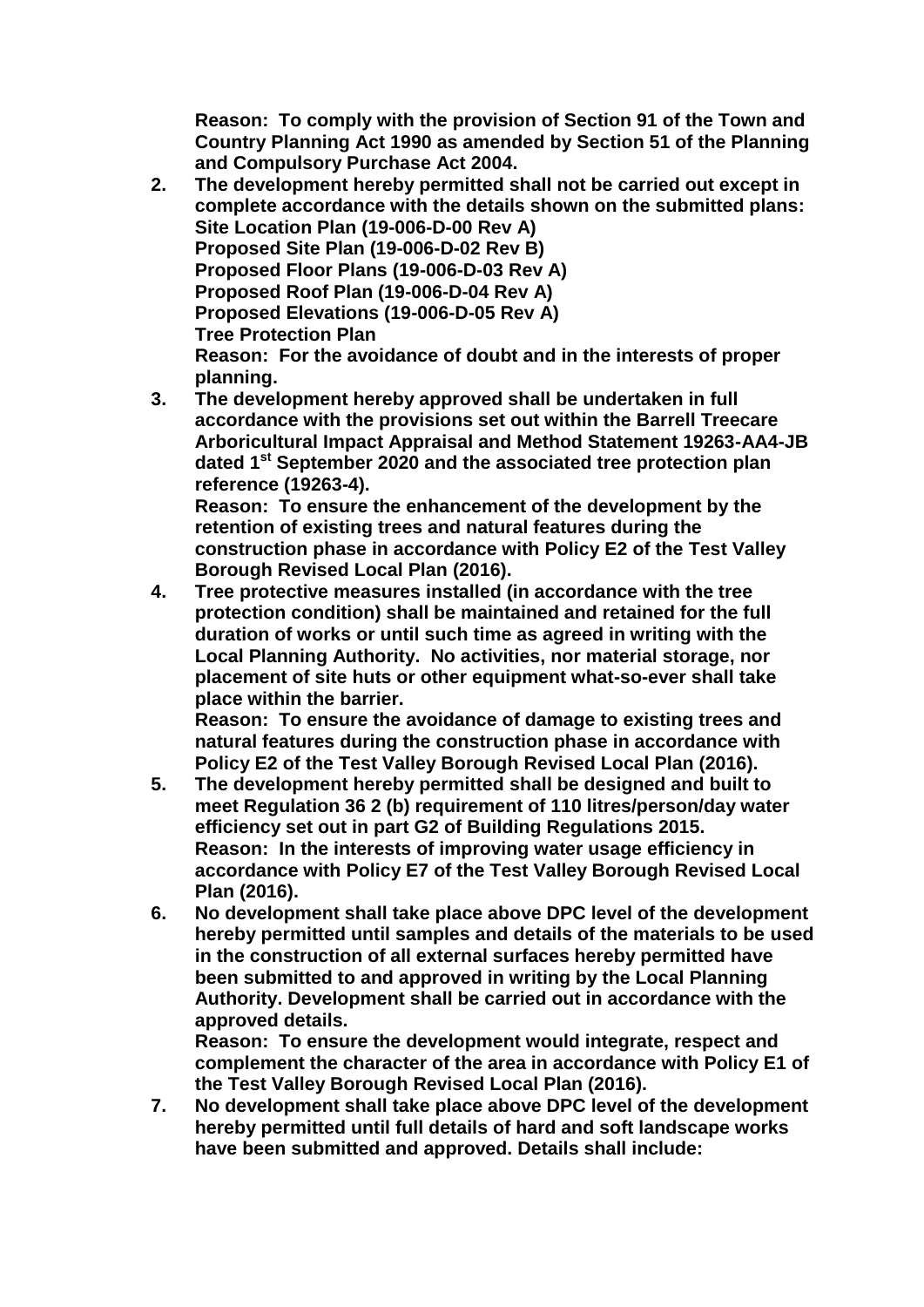- **(i) planting plans;**
- **(ii) written specifications (including cultivation and other operations associated with plant and grass establishment);**
- **(iii) schedules of plants, noting species, plant sizes and proposed numbers/densities;**
- **(iv) hard surfacing materials.**

**The landscape works shall be carried out in accordance with the approved details.**

**Reason: To enable the development to respect, complement and positively integrate into the character of the area in accordance with Policies E1 and E2 of the Test Valley Borough Revised Local Plan (2016).**

- **8. No development shall take place above DPC level of the development hereby permitted until a schedule of landscape implementation and maintenance for a minimum period of 5 years has been submitted to and approved in writing by the Local Planning Authority. The schedule shall include details of the arrangements for the phasing of the implementation and ongoing maintenance during that period in accordance with appropriate British Standards or other recognised codes of practise. Development shall be carried out in accordance with the approved schedule. Any trees or planting that are removed, die or become, in the opinion of the Local Planning Authority, seriously damaged or defective within this period, shall be replaced before the end of the current or first available planting season following the failure, removal or damage of the planting. Reason: To enable the development to respect, complement and positively integrate into the character of the area in accordance with Policies E1 and E2 of the Test Valley Borough Revised Local Plan (2016).**
- **9. No development shall take place above DPC level of the development hereby permitted, until details of a scheme of ecological enhancement measures to be incorporated within the proposed is submitted and approved by the Local Planning Authority. All enhancement measures should be permanently maintained and retained in accordance with the approved details. Reason: To enhance the biodiversity of the site in accordance with requirements under the National Planning Policy Framework and Policy E5 the Test Valley Borough Revised Local Plan (2016**
- **10. No development above DPC level of the development hereby permitted shall take place until, details of the measures to be taken to physically and permanently close the existing access located in the north-west corner of the application site have been submitted to and approved in writing by the Local Planning Authority. This approved scheme shall be completed prior to the first use of the development hereby approved and, notwithstanding the provisions of the Town & Country Planning (General Permitted Development) Order 2015 (or any Order revoking and re-enacting that Order), no access other than that shown on the approved plan shall be formed thereafter. Reason: In the interest of highway safety in accordance with Policy T1 of the Test Valley Borough Revised Local Plan (2016).**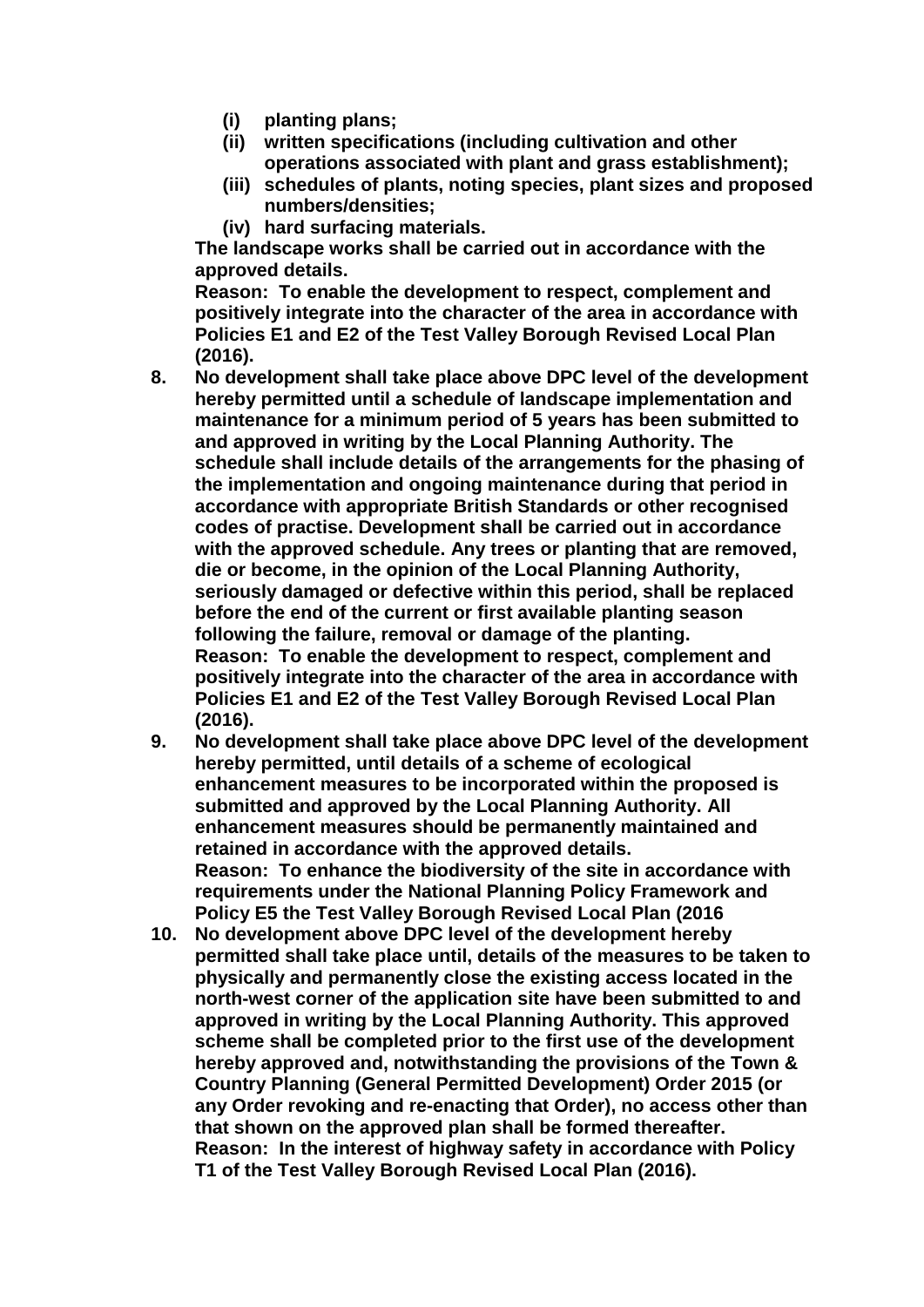- **11. The development hereby approved shall not be occupied until manoeuvring space, including the widening of the existing vehicular access, has been provided within the site in accordance with the approved Proposed Site Plan (19-006-D-02 Rev B) drawing to enable vehicles using the site to enter and leave in a forward gear. This area shall be retained and made available for such purposes at all times. Reason: In the interest of highway safety in accordance with Policy T1 of the Test Valley Borough Revised Local Plan (2016).**
- **12. The development hereby approved shall not be occupied until 2 car and 2 cycle parking spaces and the associated driveway area, have been provided in accordance with the approved plans. The areas of land so provided shall be retained at all times for this purpose. Reason: To ensure sufficient off-street parking has been provided in accordance with Policy T2 of the Test Valley Borough Revised Local Plan (2016) and in the interest of highway safety in accordance with Policy T1 of the Test Valley Borough Revised Local Plan (2016).**
- **13. Prior to occupation of the development hereby approved, details of the acoustic measures to be installed as mitigation for the operation of the package treatment plant shall be submitted to and approved in writing by the local planning authority. Any measures required by the local planning authority to reduce noise from the package treatment plant shall be completed prior to the plant being brought into use and retained thereafter unless otherwise agreed in writing by the Local Planning Authority.**

**Reason: To protect the amenity and privacy of the adjoining occupiers in accordance with Policy LHW4 of the Test Valley Borough Revised Local Plan (2016).**

- **14. The development hereby approved shall not be occupied until the louvered vents are installed as shown on the approved drawing Proposed Elevations (19-006-D-05 Rev A). Thereafter, the louvered vents shall be permanently maintained and retained unless otherwise agreed in writing by the Local Planning Authority. Reason: To protect the amenity and privacy of the adjoining occupiers in accordance with Policy LHW4 of the Test Valley Borough Revised Local Plan (2016).**
- **15. No external lighting shall be installed until details have been submitted to and approved in writing by the Local Planning Authority. The details shall include plans and details sufficient to show the location, type, specification, luminance and angle of illumination of all lights/luminaires. The external lighting shall be installed in accordance with the approved details.**

**Reason: To ensure the favourable conservation status of bats in accordance with Policy E5 of the Test Valley Borough Revised Local Plan (2016).**